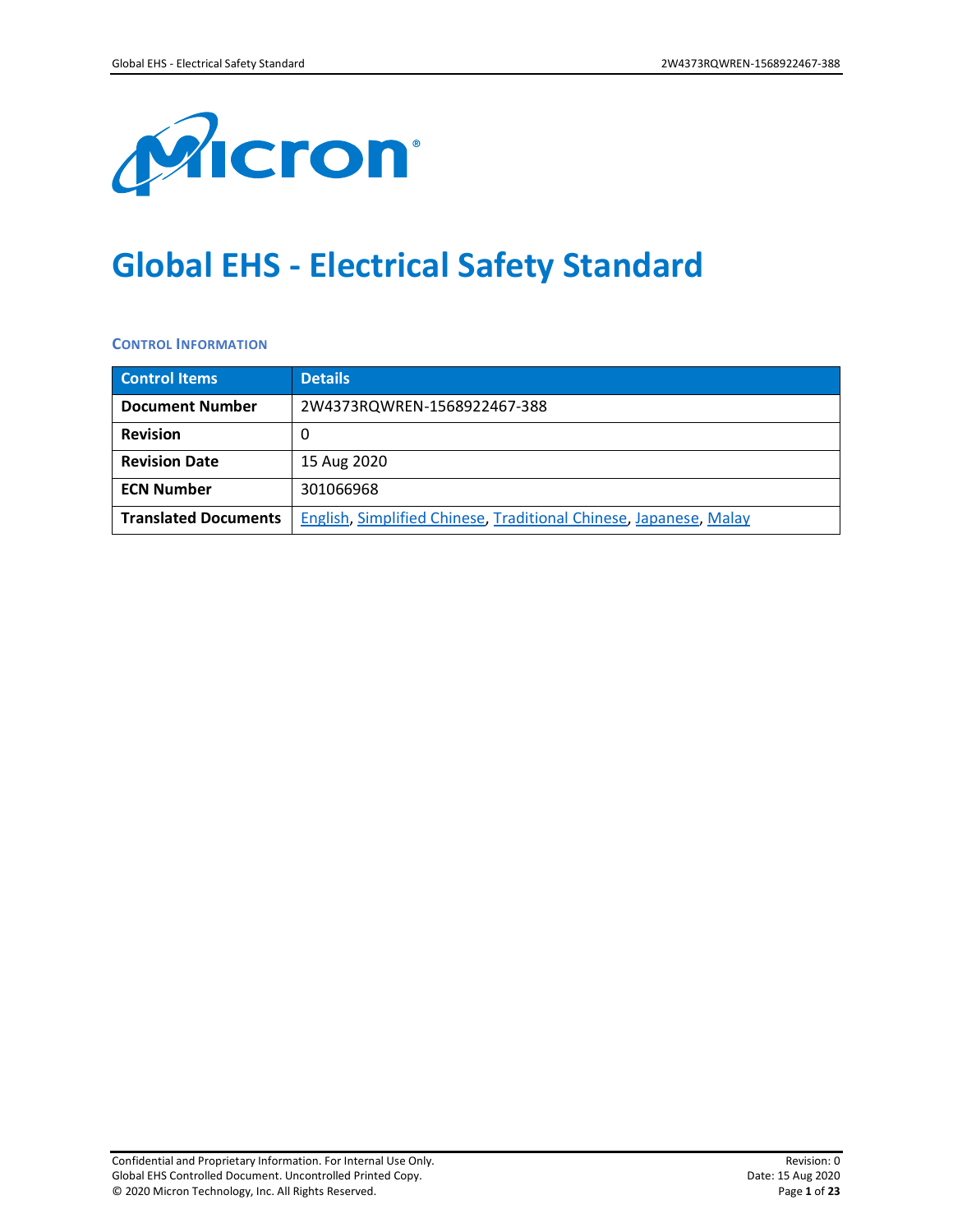# **Contents**

| $\mathbf 1$ |            |                                                                                        |  |
|-------------|------------|----------------------------------------------------------------------------------------|--|
| 2           |            |                                                                                        |  |
| 3           |            |                                                                                        |  |
| 4           |            |                                                                                        |  |
| 5           |            |                                                                                        |  |
| 6           |            |                                                                                        |  |
|             |            |                                                                                        |  |
|             | 6.1<br>6.2 |                                                                                        |  |
|             | 6.3        |                                                                                        |  |
|             | 6.3.1      |                                                                                        |  |
|             | 6.3.2      |                                                                                        |  |
|             | 6.3.3      |                                                                                        |  |
|             | 6.3.4      |                                                                                        |  |
|             | 6.4        |                                                                                        |  |
|             | 6.4.1      |                                                                                        |  |
|             | 6.4.2      |                                                                                        |  |
|             | 6.4.3      |                                                                                        |  |
|             | 6.4.4      |                                                                                        |  |
|             | 6.4.5      |                                                                                        |  |
|             | 6.4.6      |                                                                                        |  |
|             | 6.4.7      |                                                                                        |  |
|             | 6.5        |                                                                                        |  |
|             | 6.5.1      |                                                                                        |  |
|             | 6.5.2      |                                                                                        |  |
|             | 6.6        |                                                                                        |  |
|             | 6.6.1      |                                                                                        |  |
|             | 6.6.2      |                                                                                        |  |
|             | 6.7        |                                                                                        |  |
|             | 6.7.1      |                                                                                        |  |
|             | 6.7.2      |                                                                                        |  |
|             | 6.8        |                                                                                        |  |
|             | 6.8.1      |                                                                                        |  |
|             | 6.8.2      |                                                                                        |  |
|             | 6.8.3      |                                                                                        |  |
|             | 6.8.4      |                                                                                        |  |
|             | 6.8.5      |                                                                                        |  |
|             | 6.8.6      |                                                                                        |  |
|             | 6.8.7      |                                                                                        |  |
|             | 6.9        |                                                                                        |  |
|             | 6.9.1      | Personal Electric Heaters, Air Conditioners, Cooling Fans, & Personal Use Equipment 20 |  |
|             | 6.9.2      |                                                                                        |  |
|             | 6.9.3      |                                                                                        |  |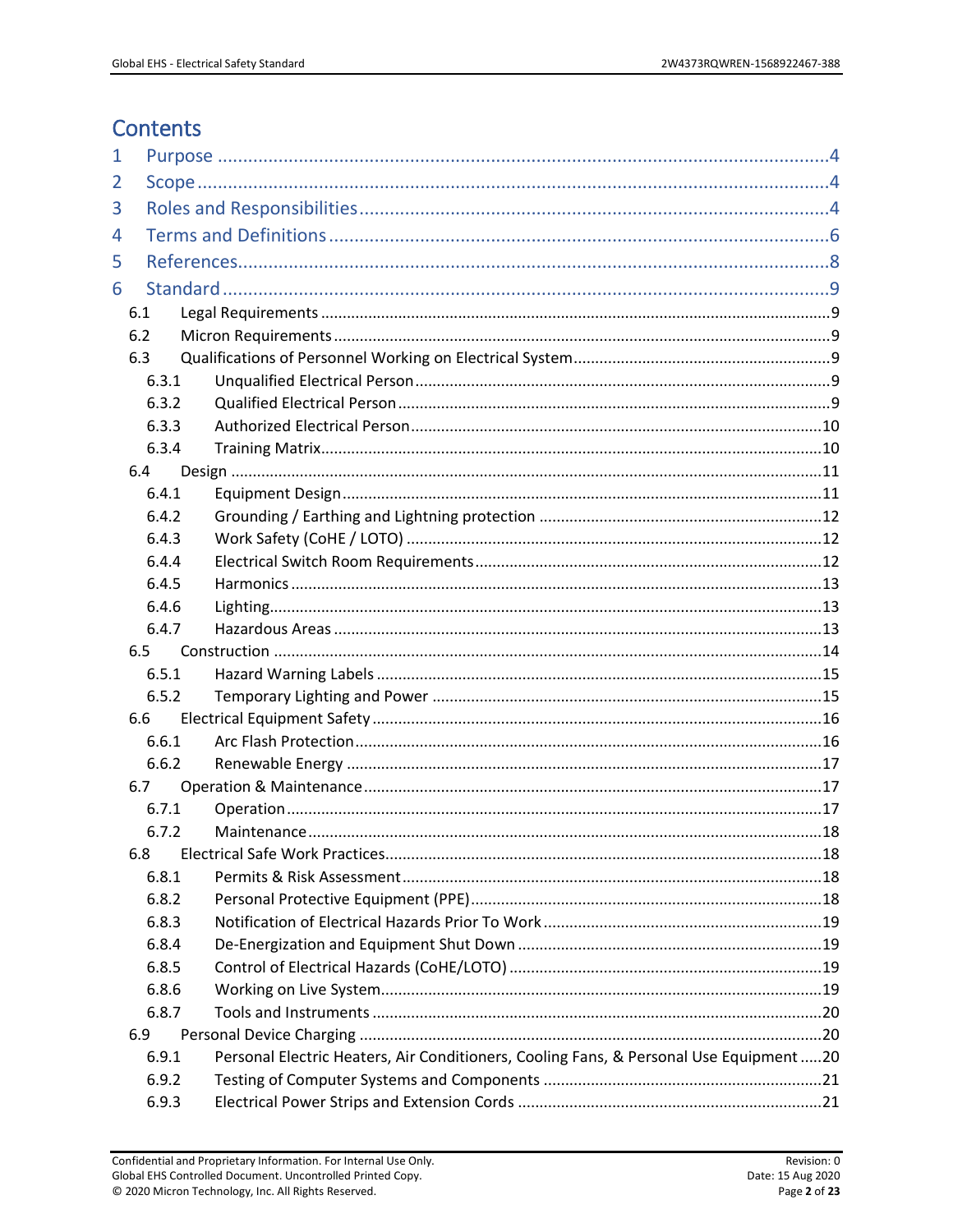# **Tables**

# **Table of Figures**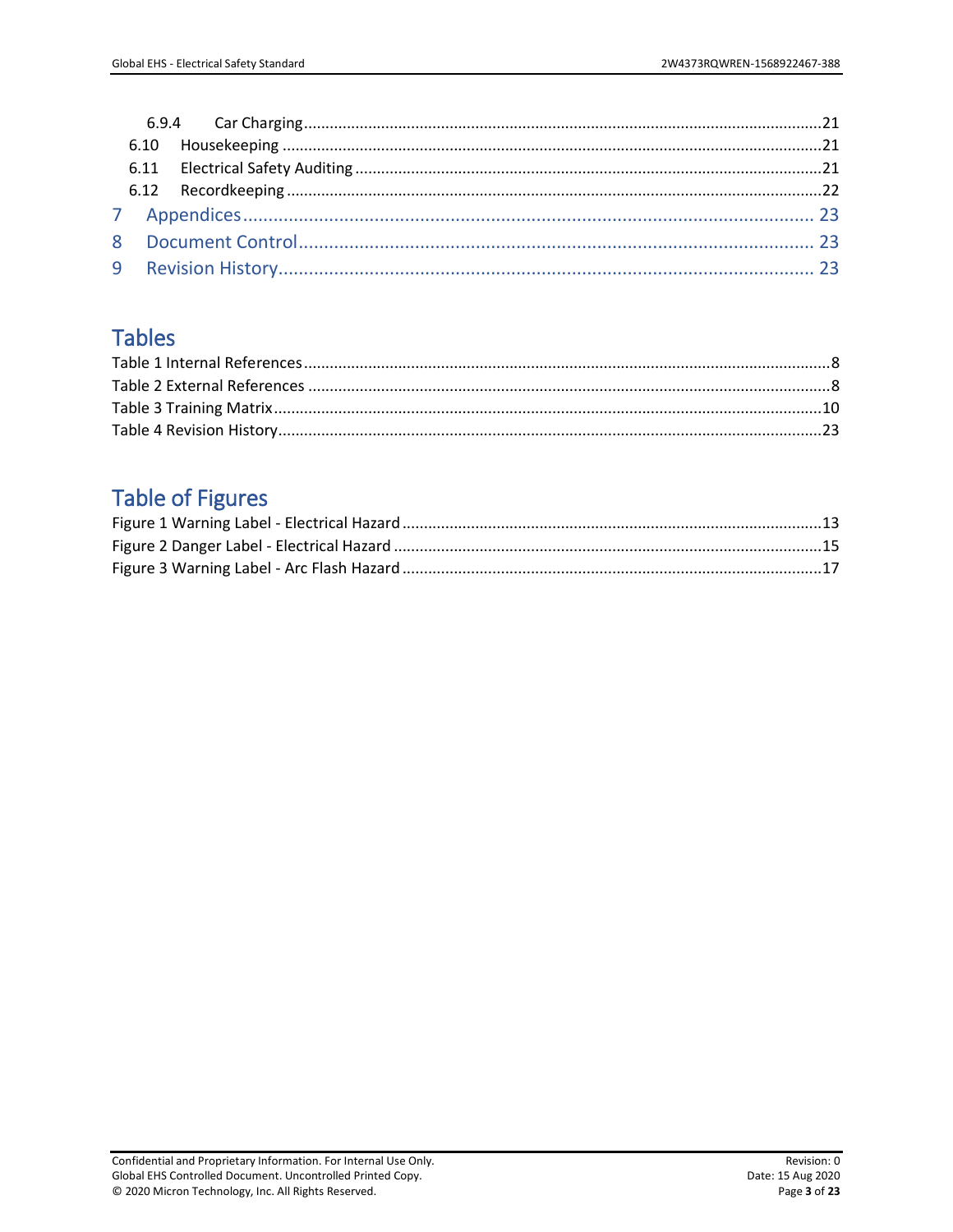# <span id="page-3-0"></span>1 Purpose

This document specifies the safety requirements for the design, procurement, installation, operation and maintenance of an electrical system and all its associated equipment for power distribution, power conditioning and power generation (back up/renewable) within all Micron worldwide Manufacturing and Non-Manufacturing sites.

The procedures and requirements outlined in this document describe the minimum safe work practices, conditions and expectations for sites to protect Micron team members, contractors and vendors from hazards associated with electricity usage and electrical work activities within a Micron facility.

This standard is intended to ensure that applicable local electrical authority regulations, national and international codes and Micron specification and EHS requirements are complied with during the design, installation, operation and maintenance of all electrical equipment. If the authority regulations and local codes are more stringent than Micron Standards, then those authority regulations and local codes must be followed in all cases.

| ∼<br>ししししし             |                                                                                                                                                                                                                                                                                                                                         |
|------------------------|-----------------------------------------------------------------------------------------------------------------------------------------------------------------------------------------------------------------------------------------------------------------------------------------------------------------------------------------|
| <b>Items</b>           | <b>Details</b>                                                                                                                                                                                                                                                                                                                          |
| Site(s) Impacted       | All worldwide Micron manufacturing and non-manufacturing sites.                                                                                                                                                                                                                                                                         |
| <b>Target Audience</b> | Global EHS, Site EHS, GFTT, FCT, Site facilities team members, Equipment owners,<br>Procurement team members, Tool install team members, Construction team members,<br>Equipment vendors and Contractors at all manufacturing, non-manufacturing and<br>construction sites.                                                             |
| Applicability          | This document <b>applies</b> to all new and existing electrical power distribution equipment<br>supporting semiconductor manufacturing, test and assembly, laboratory, utilities, building<br>and facilities systems having a connection to an electrical branch circuit for voltage greater<br>than 50 Volts AC (rms) or 100 Volts DC. |
|                        | This document also <b>applies</b> to all equipment using electrical power in the manufacturing,<br>test and assembly, lab, building services and facility support operations having a connection<br>to an electrical branch circuit for AC voltage greater than 50 Volts AC (rms) or DC voltage<br>greater than 100 Volts DC.           |
|                        | This standard is not applicable to systems and equipment using extra low voltage of less<br>than 50 Volts AC (rms) or less than 100 Volts DC.                                                                                                                                                                                           |
|                        | NOTE: The criteria listed above are for general guidance only.                                                                                                                                                                                                                                                                          |

# <span id="page-3-1"></span>2 Scope

# <span id="page-3-2"></span>3 Roles and Responsibilities

| <b>Roles</b>      | <b>Responsibilities</b>                                                                                                                                                                                                                                                                                                                                                                                                                                                                                                                                                                        |
|-------------------|------------------------------------------------------------------------------------------------------------------------------------------------------------------------------------------------------------------------------------------------------------------------------------------------------------------------------------------------------------------------------------------------------------------------------------------------------------------------------------------------------------------------------------------------------------------------------------------------|
| <b>Global EHS</b> | Maintain, review and update this standard biennially or as needed.<br>٠<br>Work with other corporate organizations such as Global Facility Technology Team<br>(GFTT), Facilities Central Team (FCT), site EHS and Procurement teams to<br>communicate EHS expectations to Team members, General Contractors / contractors<br>and vendors.<br>Review Nationally Recognized Testing Laboratory (NRTL)/ European Compliance (CE)<br>$\bullet$<br>approvals, test reports and equipment safety evaluation reports provided to Micron<br>as part of procurement, GFTT and FCT documentation systems |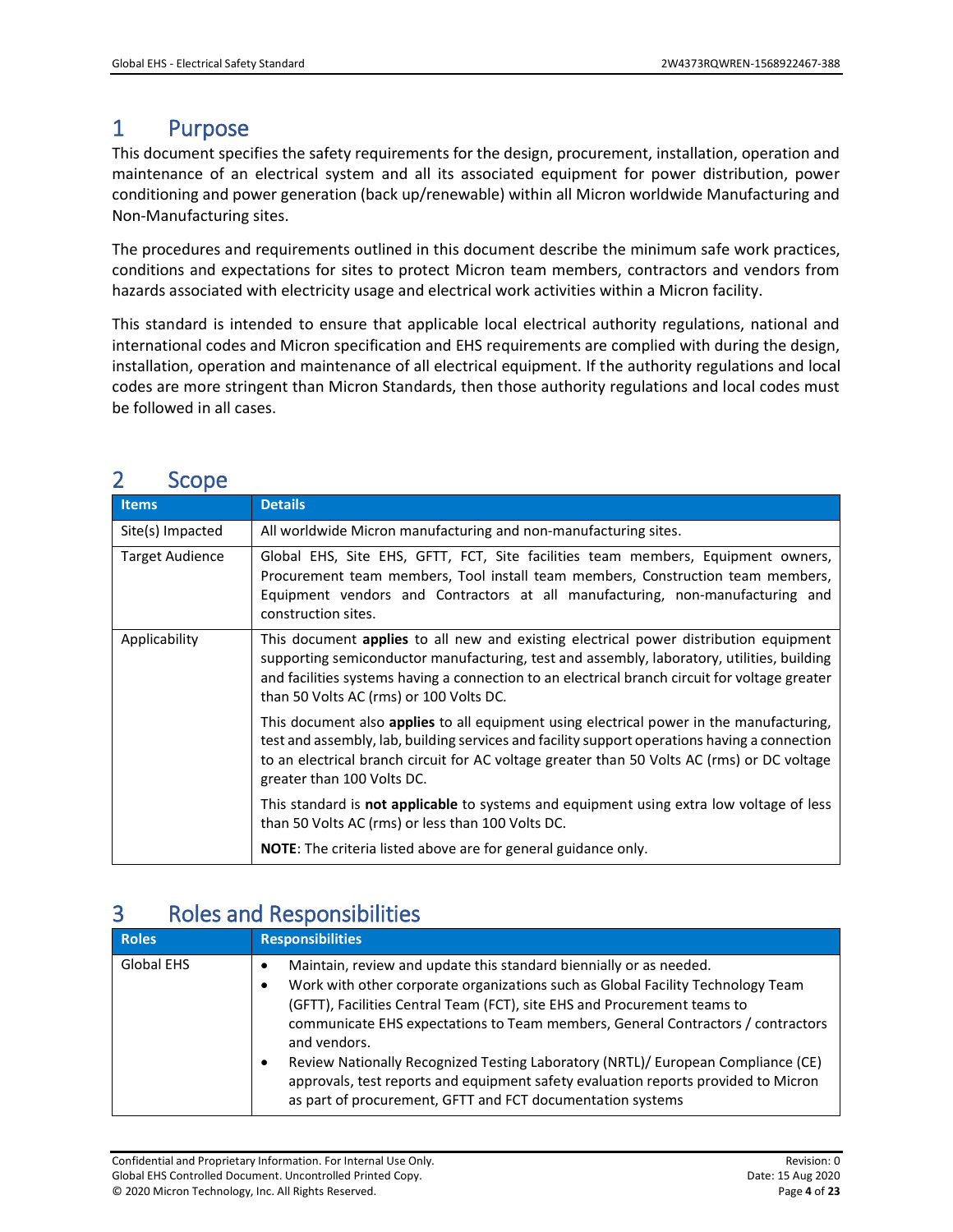| <b>Roles</b>                                                                                                                 | <b>Responsibilities</b>                                                                                                                                                                                                                                                                                                                                                                                                                                                                                                                                                                                                                                                                                                                                                                                                                                               |
|------------------------------------------------------------------------------------------------------------------------------|-----------------------------------------------------------------------------------------------------------------------------------------------------------------------------------------------------------------------------------------------------------------------------------------------------------------------------------------------------------------------------------------------------------------------------------------------------------------------------------------------------------------------------------------------------------------------------------------------------------------------------------------------------------------------------------------------------------------------------------------------------------------------------------------------------------------------------------------------------------------------|
| Site / Construction<br><b>EHS</b>                                                                                            | Review risk assessment and risk control measures for high risk electrical activities.<br>$\bullet$<br>Participate in scheduled design review meetings as appropriate or through other<br>$\bullet$<br>means of communication acceptable to the design team.<br>Communicate EHS safety requirements to the construction, equipment and facilities<br>$\bullet$<br>teams working on Electrical equipment and system including training<br>Ensure that the vendors and contractors are trained on site electrical safety<br>$\bullet$<br>documents and practices.<br>Coordinate requisitions for EHS information from contractors and vendors<br>$\bullet$<br>Work with facilities team for the minimum guidelines based on local Electrical<br>$\bullet$<br>licensing and local authority regulations.<br>Provide EHS safety input to installation designs<br>$\bullet$ |
| <b>Global Facilities</b><br><b>Technology Team</b>                                                                           | Incorporate EHS safety requirement into Global Electrical Design Specification<br>$\bullet$<br>document.<br>Ensure EHS safety standard requirements are captured in electrical system design and<br>$\bullet$<br>construction of new green field projects.                                                                                                                                                                                                                                                                                                                                                                                                                                                                                                                                                                                                            |
| <b>Site Facilities</b><br><b>Electrical Team</b>                                                                             | Ensure that the site Electrical system and all its associated equipment are safely<br>$\bullet$<br>operated, monitored and maintained as per Micron procedures and local authority<br>regulations.<br>Ensure EHS representatives are included in design, operation and maintenance<br>$\bullet$<br>activities including permit to work and risk assessment reviews.<br>Maintain tools, equipment and PPE in good working condition and required<br>$\bullet$<br>quantities.<br>Documentation and drawings are updated and maintained.<br>$\bullet$<br>Coordinate with vendor on product support matters as required.<br>$\bullet$<br>Comply with recordkeeping requirements for facilities Electrical records<br>$\bullet$<br>Track authority regulation changes that could affect electrical safety requirements<br>$\bullet$                                        |
| <b>Qualified Electrical</b><br>Person                                                                                        | Carry out design, installation, testing, commissioning, switching, operation and<br>$\bullet$<br>maintenance activities on electrical power distribution equipment in a safe manner in<br>compliance to authority regulations and site electrical procedures.<br>Carry out risk assessment for all potential electrical hazards and risk control measures<br>٠<br>for electrical work activities.<br>Supervise Electrical work activities to ensure safety and authority compliance.<br>$\bullet$<br>Carry out periodic audit on electrical system installations.                                                                                                                                                                                                                                                                                                     |
| Authorized<br><b>Electrical Person</b>                                                                                       | Assist in the design, installation, testing, commissioning, operation and maintenance<br>$\bullet$<br>activities on electrical power distribution equipment in a safe manner under<br>authorization by a qualified electrical person.<br>Carry out risk assessment for all potential electrical hazards and risk control measures<br>$\bullet$<br>for electrical work activities.<br>Carryout or supervise Electrical work activities to ensure safety and authority<br>$\bullet$<br>compliance.<br>Carry out periodic audit on electrical system installations.<br>$\bullet$                                                                                                                                                                                                                                                                                         |
| Construction<br>Superintendent or<br>Construction<br>Manager or<br><b>Equipment Install</b><br>Team manager or<br>supervisor | Coordinates testing and verification of the equipment safety requirements and safety<br>$\bullet$<br>features<br>Verify that all appropriate warning and hazard labels are in place<br>$\bullet$<br>Ensure EHS representatives are included in design, installation testing and<br>$\bullet$<br>commissioning activities including permit to work and risk assessment reviews.<br>Ensure the contractors and vendors are trained on site electrical safety procedures<br>$\bullet$<br>and practices.                                                                                                                                                                                                                                                                                                                                                                  |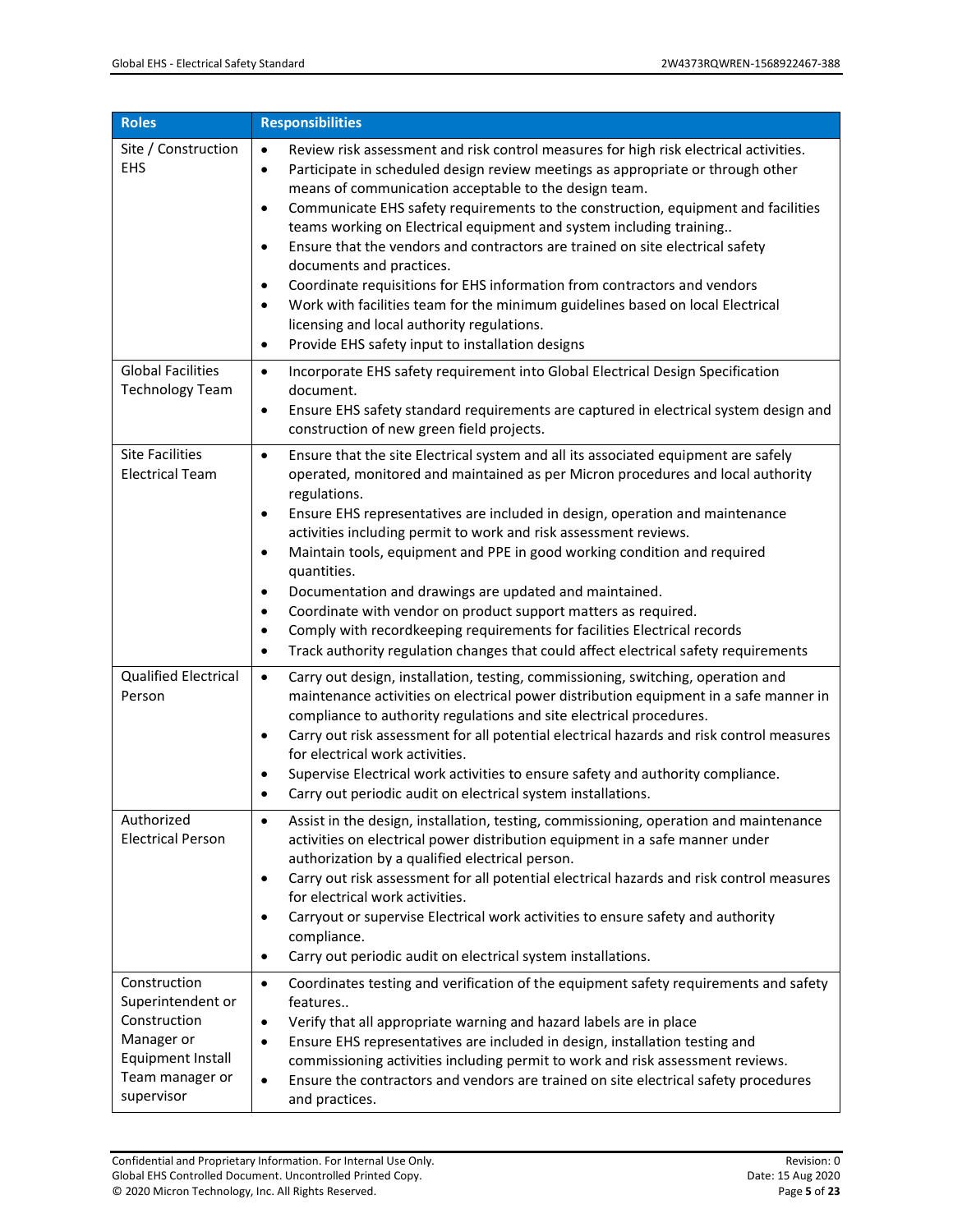| <b>Roles</b>                                    | <b>Responsibilities</b>                                                                                                                                                                                                                                                                                                                                                                                                                                                                                                                                                                                                                                                                                                                                                                                                                                                                                                                                                                                  |
|-------------------------------------------------|----------------------------------------------------------------------------------------------------------------------------------------------------------------------------------------------------------------------------------------------------------------------------------------------------------------------------------------------------------------------------------------------------------------------------------------------------------------------------------------------------------------------------------------------------------------------------------------------------------------------------------------------------------------------------------------------------------------------------------------------------------------------------------------------------------------------------------------------------------------------------------------------------------------------------------------------------------------------------------------------------------|
|                                                 | Ensure that the safety requirements and other regulatory requirements are adhered<br>$\bullet$<br>to during equipment procurement, installation and commissioning.<br>Ensure completion of punch list items<br>٠                                                                                                                                                                                                                                                                                                                                                                                                                                                                                                                                                                                                                                                                                                                                                                                         |
| <b>Facilities Central</b><br>Team (FCT)         | Review the safety requirements as per this standard and support site electrical team<br>$\bullet$<br>in the safe operation and maintenance of electrical system and equipment.                                                                                                                                                                                                                                                                                                                                                                                                                                                                                                                                                                                                                                                                                                                                                                                                                           |
| Electrical<br>Contractors /<br>Equipment vendor | Carryout risk assessment for all potential hazardous systems and associated risks<br>$\bullet$<br>during design, equipment installation, testing and commissioning. Appropriate<br>control measures shall be put in to place for all the identified risks from the risk<br>assessment study.<br>Ensure that the equipment is designed, installed and commissioned in full compliance<br>٠<br>to local legal requirement, Electrical codes, Micron standards and site EHS<br>procedures.<br>Ensure all the safety functions, interlocks and other requirements as per law, local<br>$\bullet$<br>codes and EHS standards and site procedures shall be provided for and all safety<br>functions are successfully tested/verified during factory testing and site<br>commissioning. All inspection and test results are documented and submitted to<br>Micron.<br>Submit any deviations or non-compliance list to this standard as part of vendor<br>٠<br>submissions to procurement and construction team. |
| Procurement                                     | Incorporate the requirements of this standard into the procurement process<br>$\bullet$<br>including documentation, vendor negotiations and contract award.                                                                                                                                                                                                                                                                                                                                                                                                                                                                                                                                                                                                                                                                                                                                                                                                                                              |

# <span id="page-5-0"></span>4 Terms and Definitions

| <b>Terms</b> | <b>Definitions</b>                                                                                                                                                                                                                                          |
|--------------|-------------------------------------------------------------------------------------------------------------------------------------------------------------------------------------------------------------------------------------------------------------|
| <b>ATEX</b>  | Appareils destinés à être utilisés en ATmosphères EXplosives (Equipment for potentially<br>explosive atmospheres)                                                                                                                                           |
|              | ATEX directive covers health and safety requirement for equipment intended for use in<br>potentially explosive atmospheres in the EU market.                                                                                                                |
| CCC          | <b>China Compulsory Certification</b>                                                                                                                                                                                                                       |
| <b>CE</b>    | Conformité Européene (European Compliance)                                                                                                                                                                                                                  |
|              | The CE marking or formerly EC mark, is a mandatory conformity marking for certain<br>products sold within the European Economic Area (EEA) since 1993.                                                                                                      |
| CoHE         | <b>Control of Hazardous Energy</b>                                                                                                                                                                                                                          |
|              | CoHE is a fatality prevention safety program that, when applied properly, prevents serious<br>incidents, injuries and fatalities when Micron team members, contractors or vendors<br>perform service or maintenance activities on equipment. Refer to LOTO. |
| <b>EHS</b>   | <b>Environmental, Health and Safety</b>                                                                                                                                                                                                                     |
| <b>ELV</b>   | <b>Extra Low Voltage</b>                                                                                                                                                                                                                                    |
|              | Voltage level not exceeding 50 V ac(rms).                                                                                                                                                                                                                   |
| <b>FCT</b>   | <b>Facility Central Team</b>                                                                                                                                                                                                                                |
|              | The Fab Central Team now includes the backend (assembly & test) operations. It is also<br>known as OCT.                                                                                                                                                     |
| <b>FMEA</b>  | <b>Failure Mode and Effects Analysis</b>                                                                                                                                                                                                                    |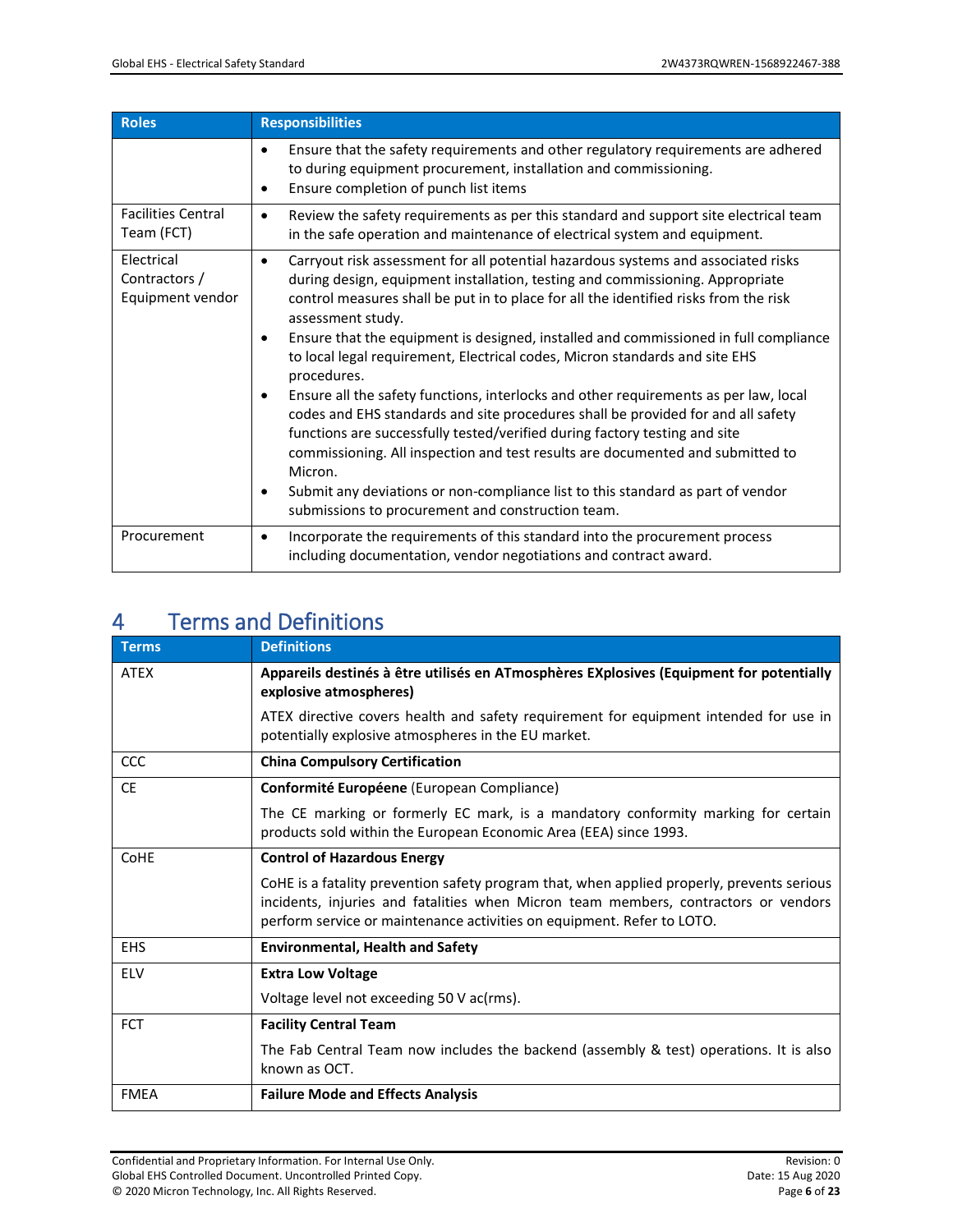| <b>Terms</b> | <b>Definitions</b>                                                                                                                                                                                                                                                                                                                                                                                                                                                                                                     |
|--------------|------------------------------------------------------------------------------------------------------------------------------------------------------------------------------------------------------------------------------------------------------------------------------------------------------------------------------------------------------------------------------------------------------------------------------------------------------------------------------------------------------------------------|
|              | A method used to proactively assign risk scoring to a system (machine, assemblies, sub-<br>assemblies and parts). FMEAs produce RPN.                                                                                                                                                                                                                                                                                                                                                                                   |
| <b>GFTT</b>  | <b>Global Facilities Technology Team</b>                                                                                                                                                                                                                                                                                                                                                                                                                                                                               |
| <b>HV</b>    | <b>High Voltage</b>                                                                                                                                                                                                                                                                                                                                                                                                                                                                                                    |
|              | Voltage level exceeding 1000 V ac(rms).                                                                                                                                                                                                                                                                                                                                                                                                                                                                                |
| <b>IEEE</b>  | <b>Institute of Electrical and Electronics Engineers</b>                                                                                                                                                                                                                                                                                                                                                                                                                                                               |
| JEC          | Japanese Electrotechnical Committee                                                                                                                                                                                                                                                                                                                                                                                                                                                                                    |
| <b>JEMA</b>  | Japan Electrical Manufacturer's Association (JEMA)                                                                                                                                                                                                                                                                                                                                                                                                                                                                     |
| LOTO         | Lockout/Tagout                                                                                                                                                                                                                                                                                                                                                                                                                                                                                                         |
|              | Lockout-tagout (LOTO) is a safety procedure which is used in industry to ensure that<br>dangerous machines are properly shut off and not able to be started up again prior to the<br>completion of maintenance or servicing work. Refer also to CoHE.                                                                                                                                                                                                                                                                  |
| LV           | <b>Low Voltage</b>                                                                                                                                                                                                                                                                                                                                                                                                                                                                                                     |
|              | Voltage level between 50 V ac(rms) and 1000 V ac(rms)                                                                                                                                                                                                                                                                                                                                                                                                                                                                  |
| <b>NEMA</b>  | <b>National Electrical Manufacturers Association</b>                                                                                                                                                                                                                                                                                                                                                                                                                                                                   |
| <b>NFPA</b>  | <b>National Fire Protection Association</b>                                                                                                                                                                                                                                                                                                                                                                                                                                                                            |
| <b>NRTL</b>  | <b>Nationally Recognized Testing Laboratory</b>                                                                                                                                                                                                                                                                                                                                                                                                                                                                        |
| <b>OSHA</b>  | <b>Occupational Safety and Health Administration</b>                                                                                                                                                                                                                                                                                                                                                                                                                                                                   |
|              | A U.S. federal agency created by federal law in 1970 that affects the majority of U.S.<br>employees by setting safety and health standards in the workplace and enforcing<br>compliance.                                                                                                                                                                                                                                                                                                                               |
| <b>PCC</b>   | <b>Point of Common Coupling</b>                                                                                                                                                                                                                                                                                                                                                                                                                                                                                        |
|              | Point at which where site power connects to the utility electrical supply.                                                                                                                                                                                                                                                                                                                                                                                                                                             |
| POC          | <b>Point of Connection</b>                                                                                                                                                                                                                                                                                                                                                                                                                                                                                             |
|              | The physical location where the equipment connects to the facilities electrical source.                                                                                                                                                                                                                                                                                                                                                                                                                                |
| <b>PPE</b>   | <b>Personal Protective Equipment</b>                                                                                                                                                                                                                                                                                                                                                                                                                                                                                   |
|              | Any of a series of specialized devices, clothing or equipments worn by employees for<br>protection against hazards. PPE includes anything from gloves to full-body suits with self-<br>contained breathing apparatus.                                                                                                                                                                                                                                                                                                  |
| PSE (DENAN)  | <b>Product Safety Electrical Appliances and Materials (Japan)</b>                                                                                                                                                                                                                                                                                                                                                                                                                                                      |
| RA           | <b>Risk Assessment</b>                                                                                                                                                                                                                                                                                                                                                                                                                                                                                                 |
|              | A procedure through which knowledge and experience of design, use, incidents and<br>accidents and harm are brought together to measure risks for specified scenarios of the<br>equipment being assessed. Risk assessment includes determining the limits of machinery,<br>hazard identification, and risk estimation. It is the process of evaluating the risk(s) arising<br>from a hazard(s), taking into account the adequacy of any existing controls, and<br>determining whether or not the risk(s) is acceptable. |
| <b>SEMI</b>  | <b>Semiconductor Equipment and Materials International</b>                                                                                                                                                                                                                                                                                                                                                                                                                                                             |
|              | An industry association that promulgates standards relating to the manufacture of<br>semiconductor equipment. The "S" series of documents specifies EHS criteria that<br>semiconductor equipment shall comply to.                                                                                                                                                                                                                                                                                                      |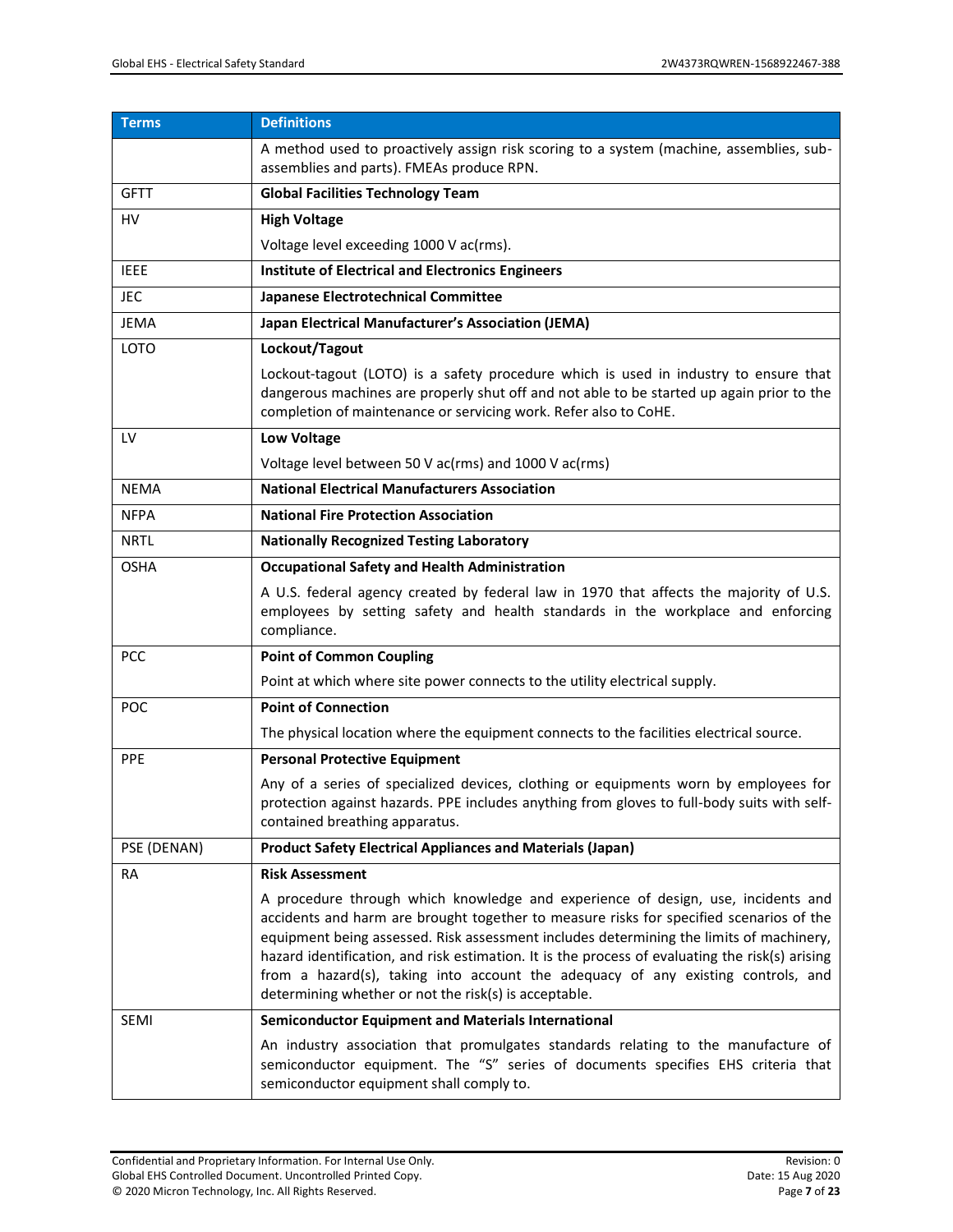| <b>Terms</b> | Definitions                                                                                                                                                  |
|--------------|--------------------------------------------------------------------------------------------------------------------------------------------------------------|
| UL           | <b>Underwriter Laboratories</b>                                                                                                                              |
| <b>UPS</b>   | <b>Uninterruptible Power Supply</b>                                                                                                                          |
|              | Electrical apparatus that provides emergency power to a load when the input power source<br>or mains power fails, typically for critical systems in the fab. |

# <span id="page-7-0"></span>5 References

<span id="page-7-1"></span>

| <b>Table 1 Internal References</b>                                        |                            |  |  |
|---------------------------------------------------------------------------|----------------------------|--|--|
| <b>Title</b>                                                              | <b>Link</b>                |  |  |
| Global EHS - Control of Hazardous Energy (CoHE) Standard                  | 2W4373RQWREN-1568922467-29 |  |  |
| Global Facilities - Electrical - Electrical Specification Design Standard | A3YRXSD74VDV-57553043-388  |  |  |

### *Table 2 External References*

<span id="page-7-2"></span>

| Title                                                                                          |
|------------------------------------------------------------------------------------------------|
| ATEX Directive 2014/34/EU                                                                      |
| NFPA 70 - National Electric Code                                                               |
| NFPA 70E – Standard for Electrical Safety in the Workplace                                     |
| NFPA 79 – Electrical Standard for Industrial Machinery                                         |
| OSHA 29 CFR 1910.302 - 308 Design Safety Standards for Electrical Systems                      |
| OSHA 29 CFR 1910.331 - 335 Electrical Safety Related Work Practices Standards.                 |
| PSE (DENAN) – Product Safety Electrical Appliances and Materials (Japan)                       |
| SEMI S2 - Environmental, Health and Safety Guideline for Semiconductor Manufacturing Equipment |
| SEMI S10 - Safety Guideline for Risk Assessment and Risk Evaluation Process                    |
| SEMI S22 - Safety Guideline for the Electrical Design of Semiconductor Manufacturing Equipment |
| SS 638 – Code of Practice for Electrical Installations (Singapore Standard)                    |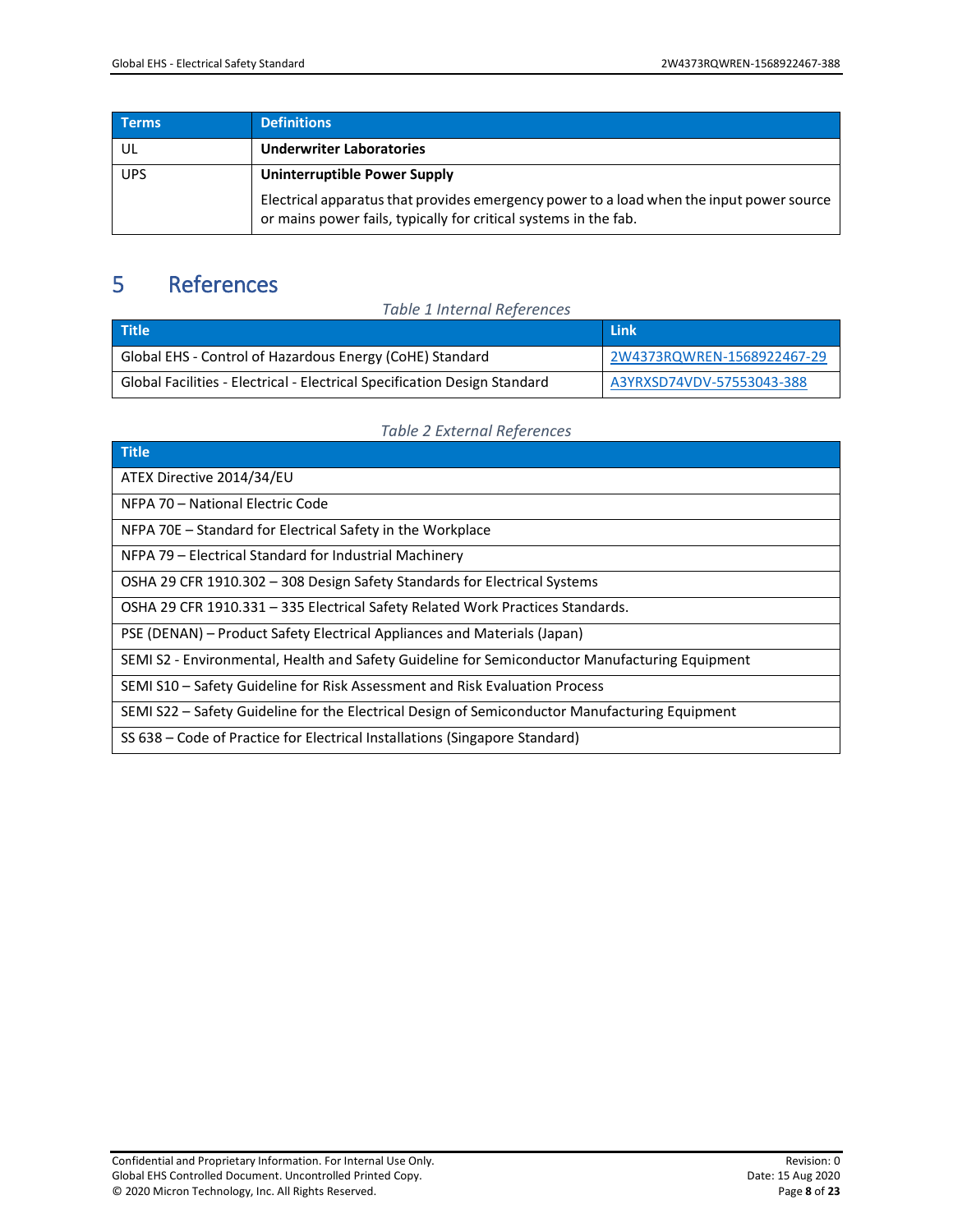# <span id="page-8-0"></span>6 Standard

## <span id="page-8-1"></span>6.1 Legal Requirements

- Site electrical team shall ensure that all electrical system installations and electrical work activities comply with local electrical authority regulations and the local or international electrical codes as appropriate.
- Sites shall be aware of legal and electrical licensing requirements associated with operation and maintenance of site electrical installation and shall ensure that all such requirements are properly communicated to impacted stakeholders, including contractors. All legal and licensing requirements shall be periodically audited by a qualified electrical person.

# <span id="page-8-2"></span>6.2 Micron Requirements

• In addition to the legal requirements, Site Electrical team shall also ensure that all electrical system installations and electrical work activities comply with site insurance requirements, Micron specification and EHS standards.

# <span id="page-8-3"></span>6.3 Qualifications of Personnel Working on Electrical System

### <span id="page-8-4"></span>6.3.1 Unqualified Electrical Person

• A person who is not knowledgeable of the construction and operation of electrical Equipment and are not trained to recognize Electrical Hazards. Unqualified personnel must complete upon hire or assignment to a Micron site the relevant electrical safety training as applicable to the specific site. Unqualified persons shall be familiar with any electrical safety related practices as needed for their personal safety.

#### <span id="page-8-5"></span>6.3.2 Qualified Electrical Person

- Person who is knowledgeable of the construction and operation of equipment or a specific work method that they are to work on and trained to recognize and avoid the electrical hazards that might be present with respect to that equipment or work method.
- A qualified person shall be familiar with the applicable electrical policies, local authority regulations, codes and safe working procedures including risk assessment and risk control measures including proper usage of PPE.
- Micron team member or contractor personnel holding valid electrical licenses issued by local authorities are considered qualified electrical person to carry out electrical work and switching activities within those licensing terms.
- Qualified Electrical Persons shall have the necessary skills and knowledge in carrying out safe Electrical work and at a minimum must complete, or show completion certificates for, the following trainings:
	- o NFPA 70E Electrical Safety in the Workplace, or local equivalent
	- o National Electric Code Update every 3 years, or local equivalent
	- o Global Facilities Electrical Safety Program Electrical Safety Program (eLRN 139177)
	- o Global EHS Control of Hazardous Energy for Authorized Team Members (eLRN 156660)
	- $\circ$  Any other requirement as mandated by the local authorities or by the Micron local site.
- A worker who is undergoing on-the-job training for the purpose of obtaining the skills and knowledge necessary to be considered a qualified person and who, in the course of such training, has demonstrated and documented an ability to perform specific duties safely at his or her level of training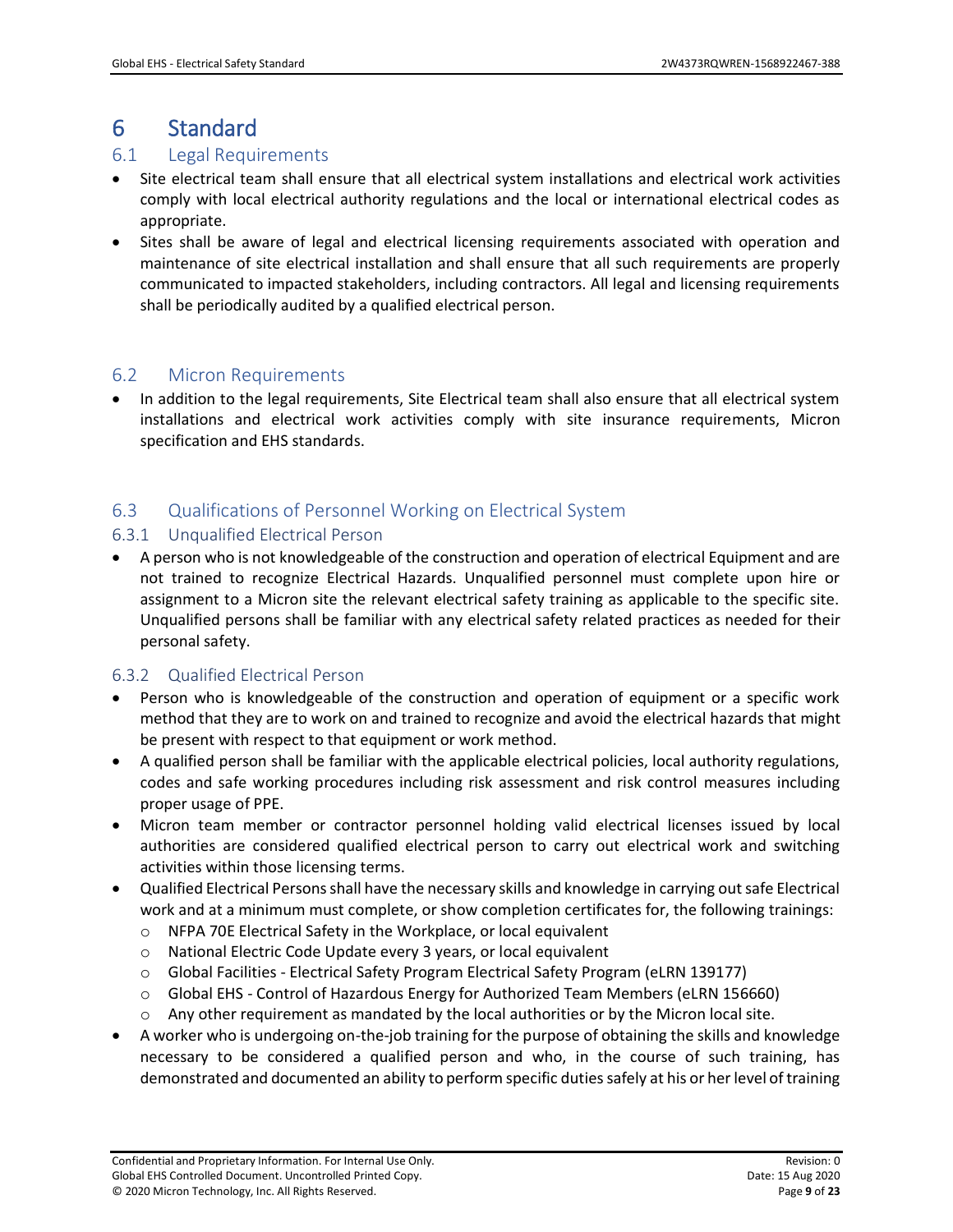and who is under the direct supervision of a qualified person shall be considered to be a qualified person for the performance of those specific duties, when permitted under local authority regulations.

• A person may be qualified for certain equipment, task and voltage levels and still be unqualified for other equipment, task and voltage levels.

### <span id="page-9-0"></span>6.3.3 Authorized Electrical Person

Where legally allowed, electrically trained Persons can be designated as Authorized Electrical Person by a qualified electrical person to carry out Electrical work including electrical system operation and maintenance activities.

- Authorized Electrical Person must be knowledgeable of the construction and operation of equipment or a specific work method that they are to work on and must be trained to recognize and avoid the electrical hazards that might be present with respect to that equipment or work method.
- An authorized person shall be familiar with the applicable electrical policies, local authority regulations, codes and safe working procedures.
- Such person shall be familiar with electrical hazard and risk identification and risk control / mitigation measures including safe electrical work practices and PPE usage.
- Authorized Electrical Persons shall have necessary skills and knowledge in carrying out safe Electrical work and at a minimum must complete, or show completion certificates for, the following trainings:
	- o NFPA 70E Electrical Safety in the Workplace, or local equivalent
	- o National Electric Code Update every 3 years, or local equivalent
	- o Global Facilities Electrical Safety Program (eLRN 139177)
	- o Global EHS Control of Hazardous Energy for Authorized Team Members (eLRN 156660)
	- o Local authority courses such as Low Voltage / High Voltage operation, Electrical testing, Relay protection, Explosion proof electrical work, Cable jointing where available.
	- $\circ$  Any other requirement as mandated by the local authorities or Micron site.
- A person may be authorized for certain equipment, task and voltage levels and still be unauthorized for other equipment, task and voltage levels.

#### <span id="page-9-1"></span>6.3.4 Training Matrix

The following matrix is a visual representation of the training required in sections 6.3.1 through 6.3.3:

<span id="page-9-2"></span>

| <b>Training</b>                                                                       | <b>Unqualified</b><br><b>Electrical Persons</b> | <b>Authorized</b><br><b>Electrical Persons</b> | <b>Qualified</b><br><b>Electrical Persons</b> |
|---------------------------------------------------------------------------------------|-------------------------------------------------|------------------------------------------------|-----------------------------------------------|
| Global EHS - Control of Hazardous Energy for<br>Authorized Team Members (eLRN 156660) | X                                               | X                                              | X                                             |
| Global Facilities - Electrical Safety Program (eLRN<br>139177)                        |                                                 | X                                              | x                                             |
| NFPA 70E Electrical Safety in the Workplace, or<br>local equivalent                   |                                                 | X                                              | x                                             |
| National Electric Code Update or local equivalent                                     |                                                 | X<br>*renewal<br>required every 3<br>years     | x<br>*renewal<br>required every 3<br>years    |
| Local mandatory Training for Qualified Electrical<br>Person                           |                                                 |                                                | X                                             |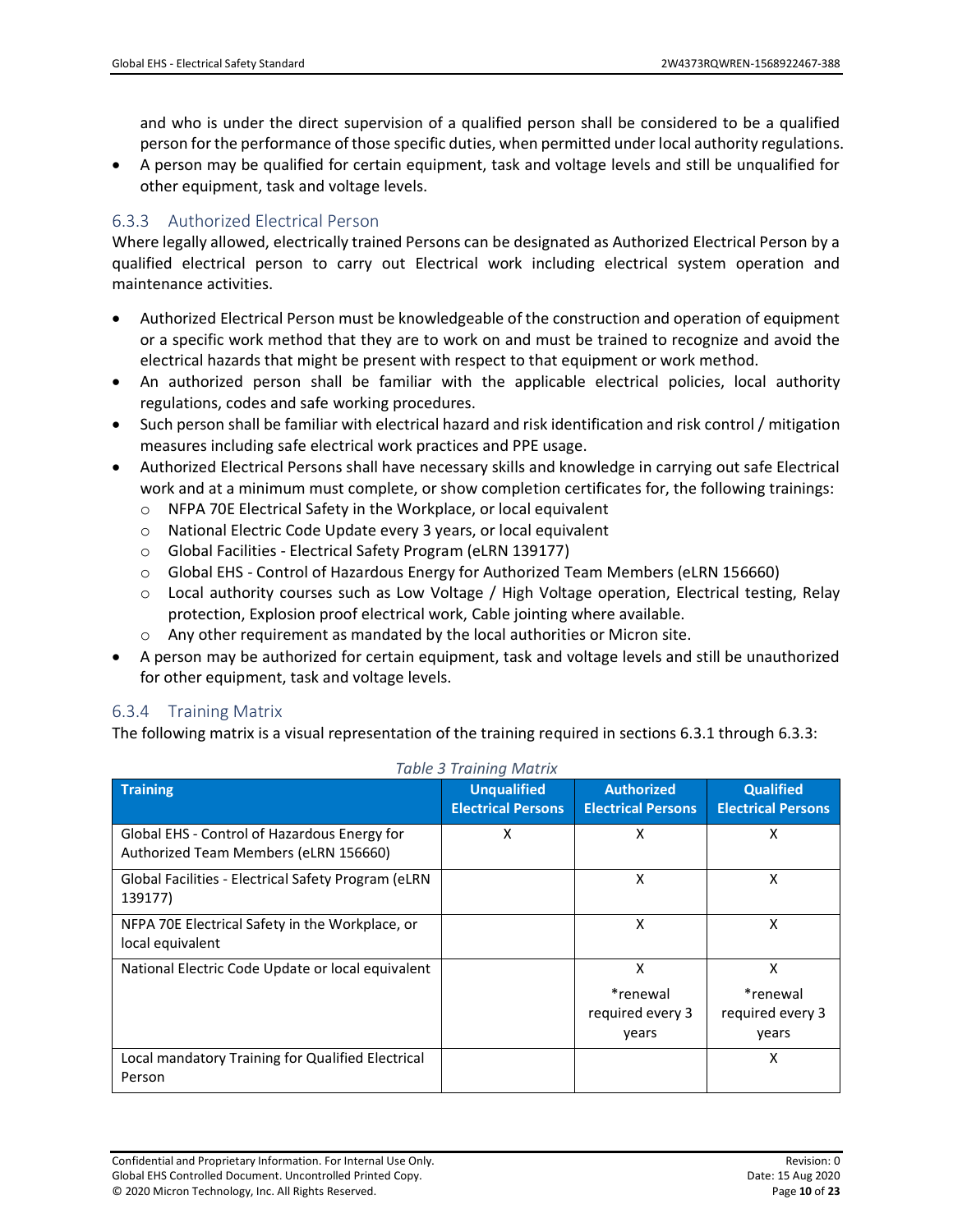### <span id="page-10-0"></span>6.4 Design

- The electrical system and all its associated equipment design shall conform to electrical safety requirements under local electrical regulations, national and international codes, Micron specifications and EHS procedures.
- At design stage, the contractor / vendor shall assess all hazards and potential risks associated with the construction, operation and maintenance of the equipment. Adequate risk control /mitigation measures shall be incorporated into the design to mitigate those identified risks.

### <span id="page-10-1"></span>6.4.1 Equipment Design

- All high voltage switch gears and low voltage switchboards shall be of type tested design. High voltage, Low voltage and DC system shall be built with arc flash containment features. Electrical power and distribution equipment including, switchboards, transformers, busways, drives and breakers and power cables shall have test certificates from NRTL / CE / JEC / CCC or equivalent locally accredited testing laboratory for the same model and rating. Electrical equipment, parts, components and cables shall be designed and sized with safety margin as per Micron specifications.
- The contractor shall ensure that the electrical equipment, parts and components are installed in accordance with manufacturer's recommendation and within the conditions of the certification.
- The temperature class of insulation materials in the equipment shall be rated higher than the expected equipment operation temperature.
- All electrical system equipment, panels and equipment connected to electrical power shall be protected against overcurrent and short circuit. The circuit breakers and electrical components shall be able to withstand expected short circuit fault current without damages or fire. Protection devices and its settings within the electrical power distribution shall be coordinated for selectivity and protection discrimination.
- The ON and OFF position shall be clearly marked against the respective breaker handle positions.
- All electrical equipment enclosures shall be protected against liquid and dust ingress as per NEMA / EN / JEM or equivalent local standards. All incoming cable entry to the equipment enclosure shall be sealed through glanding or equally acceptable methods. Cables routed internally shall be grommeted when going through enclosure openings. The contractor shall ensure that all electrical equipment is installed in an environment free of corrosive/reactive gas and chemicals. Electrical equipment and installations shall be protected against rodents, animals, birds and other insects.
- When a UPS is installed, all relevant UPS drawings and UPS and battery maintenance instructions are included in the equipment documentation. The UPS shall be factory tested for key performance parameters.
- Large capacitors with diameter greater than 25.4 mm (1 Inch) or with an energy storage capability of 4 Joules shall be self-vented or protected against rupture. Capacitors shall be provided with a containment option to prevent vapors and debris posing a hazard to personnel, in case of rupture.
- The contractor shall ensure that all electrical energy storage components like lead acid and lithiumion batteries are rated for its purpose and certified by an authorized testing laboratory. The contractor shall include recommended monitoring and maintenance instructions including storage, use, charging, maintenance, room temperature and ventilation requirements and safe disposal in the operation and maintenance manual. The charging of batteries shall be done by only manufacturer authorized battery charger or charging circuit.
- All exposed terminals, cable and busbar terminations shall be protected by insulated covers or barriers. Insulated phase separators shall be provided for cable terminations at molded case circuit breakers (MCCB) and disconnects (isolators) to prevent short circuit between phases and phases to earth.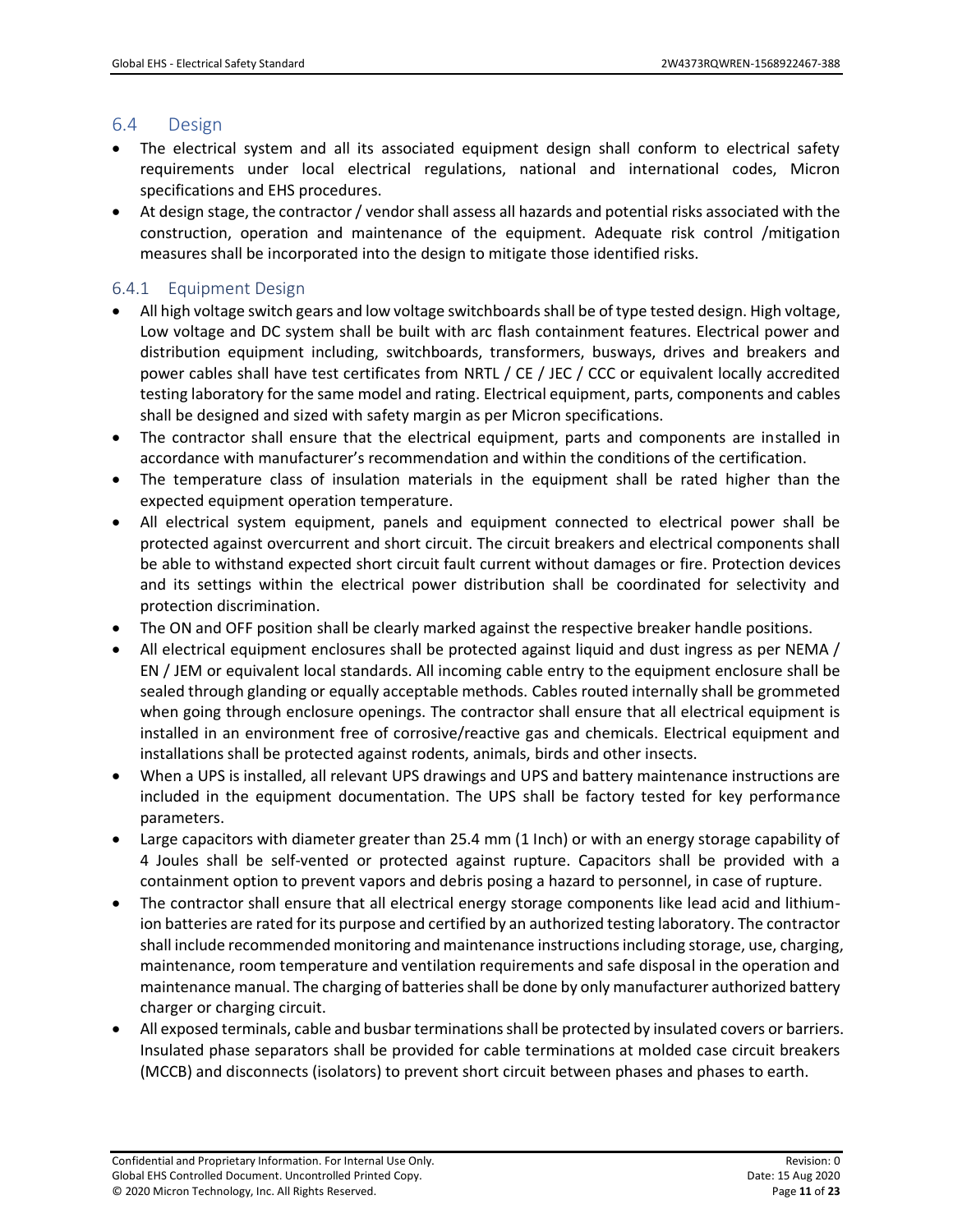- The main incoming equipment breaker (Isolator/disconnect) shall be interlocked with the electrical enclosure door opening. The enclosure door can be opened only when the equipment incoming breaker is in the off position. Door open interlock can be defeated, by a special tool, for maintenance access when necessary and to be carried out a by a qualified / authorized electrical person only.
- All power and control cables shall be terminated using cable glands / lugs and at the recommended torque. Cable entry shall be from the bottom is preferred for all wall mounted distribution boards / panels.
- Electrical equipment shall be designed to control exposure to noise level below 80dBA (continuous) or below 120 dBA (instantaneous).

# <span id="page-11-0"></span>6.4.2 Grounding / Earthing and Lightning protection

- The protective earth shall be bonded/effectively grounded to equipment frame, equipment metal parts and the electrical earth (ground) point. The metallic cable support system and cable glands shall also be electrically bonded / connected to the equipment frame / earth (ground) point. Electrical continuity shall be provided and maintained between the protective earth source, equipment frame, metal parts, the cable support system and verified during the equipment commissioning.
- Lightning protection shall be provided to all buildings and Micron site facilities as per local codes and Micron requirements. Lightning protection shall also be provided during the construction stage.
- The equipment short circuit rating shall be higher than the calculated fault current level at the point of connection.

# <span id="page-11-1"></span>6.4.3 Work Safety (CoHE / LOTO)

- The local disconnect / field isolator where the incoming power to the equipment is terminated should have provisions for lockout tagout (LOTO) as per Micron CoHE standard. Where the same equipment receives multiple external electrical power feeds, all the respective breakers/disconnects (isolators) shall have LOTO provision. LOTO labels are to be provided at the respective breakers and Disconnects (Isolators). Labels indicating the power source panel name, feeder or circuit tag and location details are to be provided at the equipment main incoming breaker and local disconnect / isolator for easy identification and isolation purposes.
- The main breaker receiving external power to the equipment or the equipment local disconnect (isolator) preferably shall be of 4-pole type for 3-pole  $+ N +$  grounding supply and 3-pole type for 3pole + grounding supply. This is to ensure no back feed of neutral current to the equipment ground(earth) during equipment maintenance and service activities.
- By design, the contractor / vendor shall minimize the need to access and carry out testing, servicing, maintenance and modification works on the equipment when it is in an energized condition. The need to work near energized components or circuits shall be eliminated as much as possible to avoid electrical power interruption and electrical hazards. Infrared view glass or alternate new solutions may be provided on electrical switchboards to facilitate infra-red scanning without the need for opening a live panel / compartment. Any energized circuit with a potential exposure to a voltage of more than 50 V ac in a dry location will be considered as an electrical hazard condition to humans. Where routine work needs to be carried out in such cases, the equipment manufacturer / contractor / qualified electrical person shall provide specific written instructions for the work including recommended PPE.

# <span id="page-11-2"></span>6.4.4 Electrical Switch Room Requirements

• Switch room at all sites are to be well maintained with restricted access to only qualified / Authorized person. Unqualified electrical personnel access to the switch room such as safety, Security, cleaners' visitors must be accompanied by qualified / authorized electrical persons. Switch rooms doors shall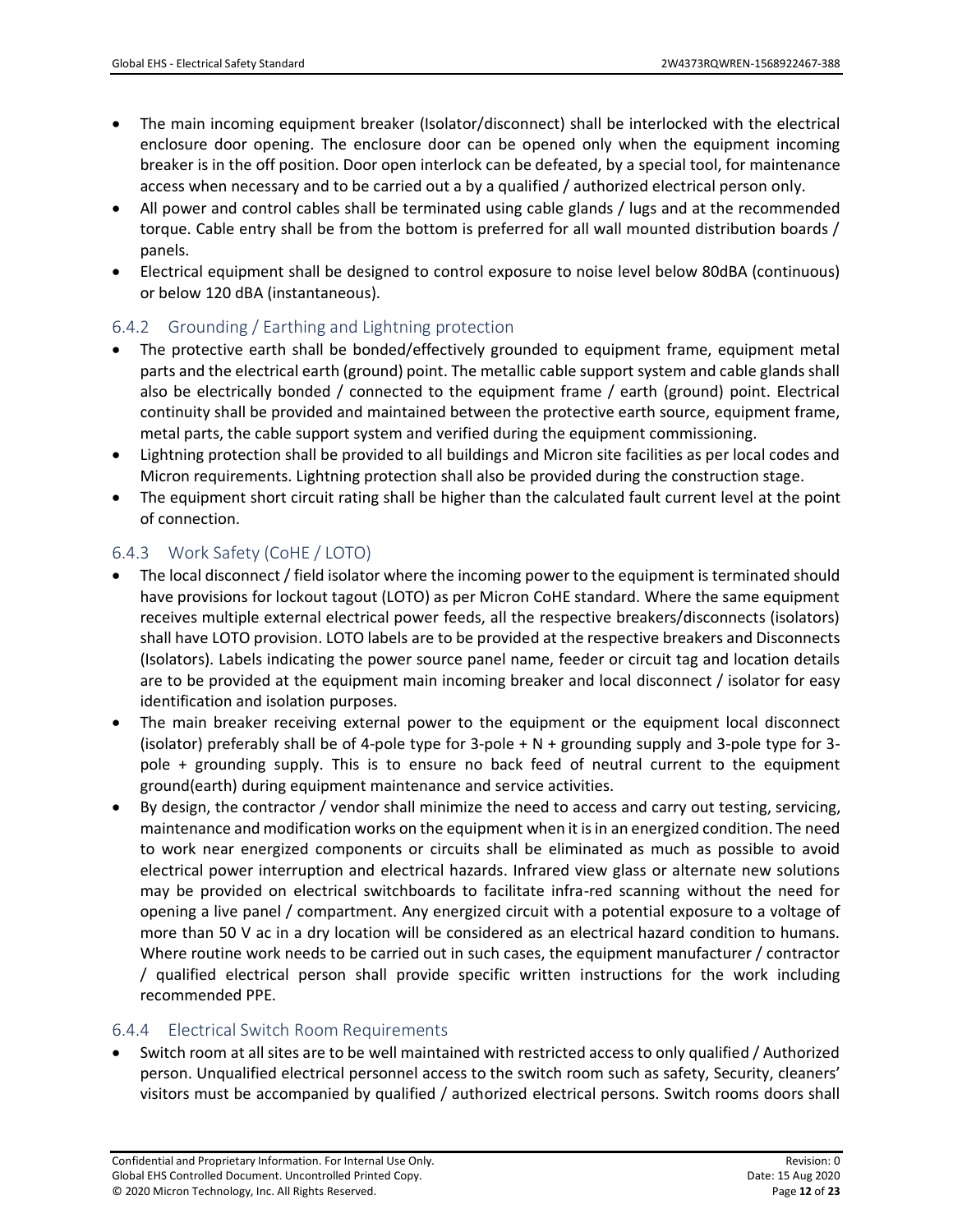be kept locked. Danger and restricted entry notices shall be provided on the door to warn against unauthorized entry.



*Figure 1 Warning Label - Electrical Hazard*

- <span id="page-12-3"></span>• Fire extinguisher suitable for fighting electrical fires shall be kept in all Electrical switch rooms. All penetrations on the switch room wall shall be sealed with fire rated material. Rooms designed as electrical rooms shall not have storage of any combustible materials or equipment. Routing of liquid carrying pipes shall be avoided through switch rooms housing Electrical panels. Electrical switch rooms shall have smoke detectors under building fire alarm monitoring system. An updated electrical single line / one-line drawing shall be maintained in the Switch room.
- The switch room shall be provided with a PPE cabinet with the required PPE. Adequate clearances around the equipment and panels shall be maintained as per Micron specifications, local regulations and equipment manufacturer guidelines.

#### <span id="page-12-0"></span>6.4.5 Harmonics

• Electrical equipment shall be designed to ensure that the harmonics generated in the electrical system are within limits at the point of common coupling (POC) as per international standards. Harmonics filters shall be incorporated, where required, into the system based on harmonics level studies to mitigate the effects of harmonics.

#### <span id="page-12-1"></span>6.4.6 Lighting

- The lighting system to the facility shall be designed to ensure that quality illumination is provided to internal and external areas at the Micron site. The illumination level shall be designed to meet Micron lighting level requirements and as per local codes. A complete room by room illumination measurement is to be carried out and recorded to ensure adequate illumination level. Additional lighting shall be installed if the measured illumination level falls short of the design value.
- Illuminated Exit lights, Emergency lighting shall be provided to emergency escape routes, Control rooms, switch rooms, substation and other identified rooms as per Micron and local authority requirements. Illumination shall be provided for personnel to safely carry out work within the facilities area where electrical hazards exists.

#### <span id="page-12-2"></span>6.4.7 Hazardous Areas

• Lighting fixtures, power outlets/receptacles, motors and other Electrical equipment shall be NRTL/ ATEX / JEM certified or by equivalent local authorities for use in the classified hazardous area for the rated ambient temperature. Electrical installations in classified hazardous areas shall comply to the hazardous area installation requirements.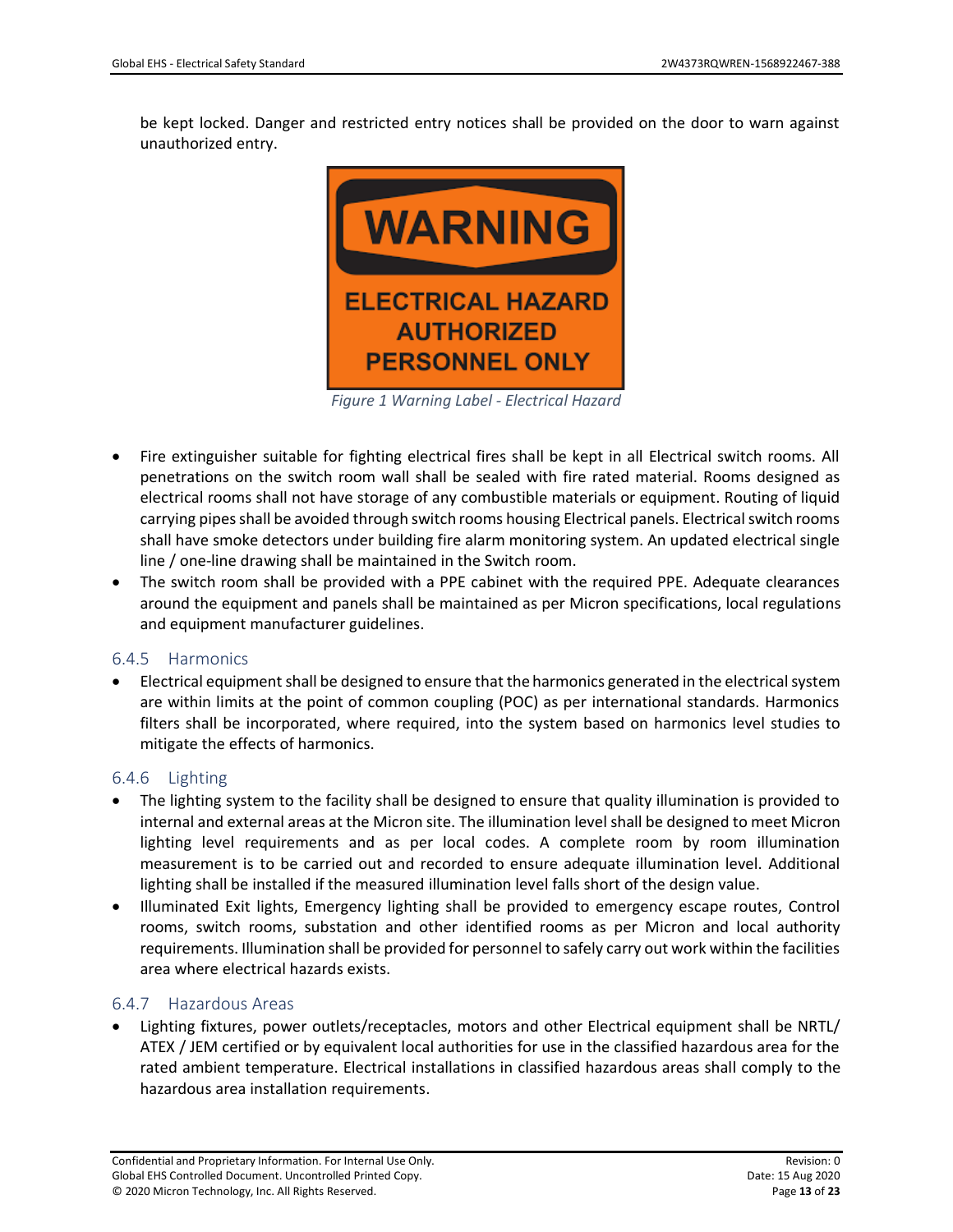### <span id="page-13-0"></span>6.5 Construction

- Construction electrical activities shall be carried out by qualified / authorized electrical personnel with approved permit to work, risk assessment, risk control / mitigation measures and required PPE. General workers assisting in the Electrical installation work shall be supervised by a qualified electrical person.
- All construction workers shall undergo site / Micron EHS training prior to working at a Micron site.
- A qualified electrical person or contractor licensed by the local authorities, where applicable, shall be engaged by the electrical contractor to carry out the electrical work such as:
	- $\circ$  Ensuring compliance of electrical design and equipment installation safety as per legal, local authority regulations and Micron specifications and EHS requirements.
	- o Carry out safe electrical switching under license terms
	- o Carry out electrical and equipment testing and commissioning
	- $\circ$  Work with local electrical authorities on all electrical license and installation matters including incident investigations.
	- $\circ$  Review risk assessment and propose control measures for electrical work and switching activities.
	- o Review working on live electrical system risk, risk assessment study and propose control measures
	- $\circ$  Periodic inspection of electrical installation including temporary power panels, electrical switch rooms, lighting, grounding (earthing), lightning protection, diesel generator sets. An inspection report shall be submitted to Micron for record.
- All hand tools including screw drivers for electrical work shall be fully insulated and in good working condition.
- Contractors shall ensure that all measurement instruments used for testing and commissioning purposes are calibrated with a valid calibration certificate.
- All portable electrical tools for construction work shall be in good working condition, periodically tested and certified by site electrical team.
- Construction portable tools shall use GFCI/ELCB adaptor prior to connecting to site electrical power. Construction machinery and equipment shall be provided with ground leakage / earth leakage protection.
- Periodic inspection shall be organized together with micron construction manager or his representative, electrical team and EHS team to identify unsafe work and working conditions a few of which are listed below:
	- o unsafe work
		- Working without proper PPE
		- Non insulated tools
		- Electrical tools without ELCB/GFCI protection.
		- Using metal ladder instead of Fiber glass Ladder in electrical rooms
		- Working without approved permit to work.
	- o unsafe work condition
		- Work violating CoHE procedure
		- No Safety Barricades/Signages
		- Poor Lighting
		- Missing hazard labels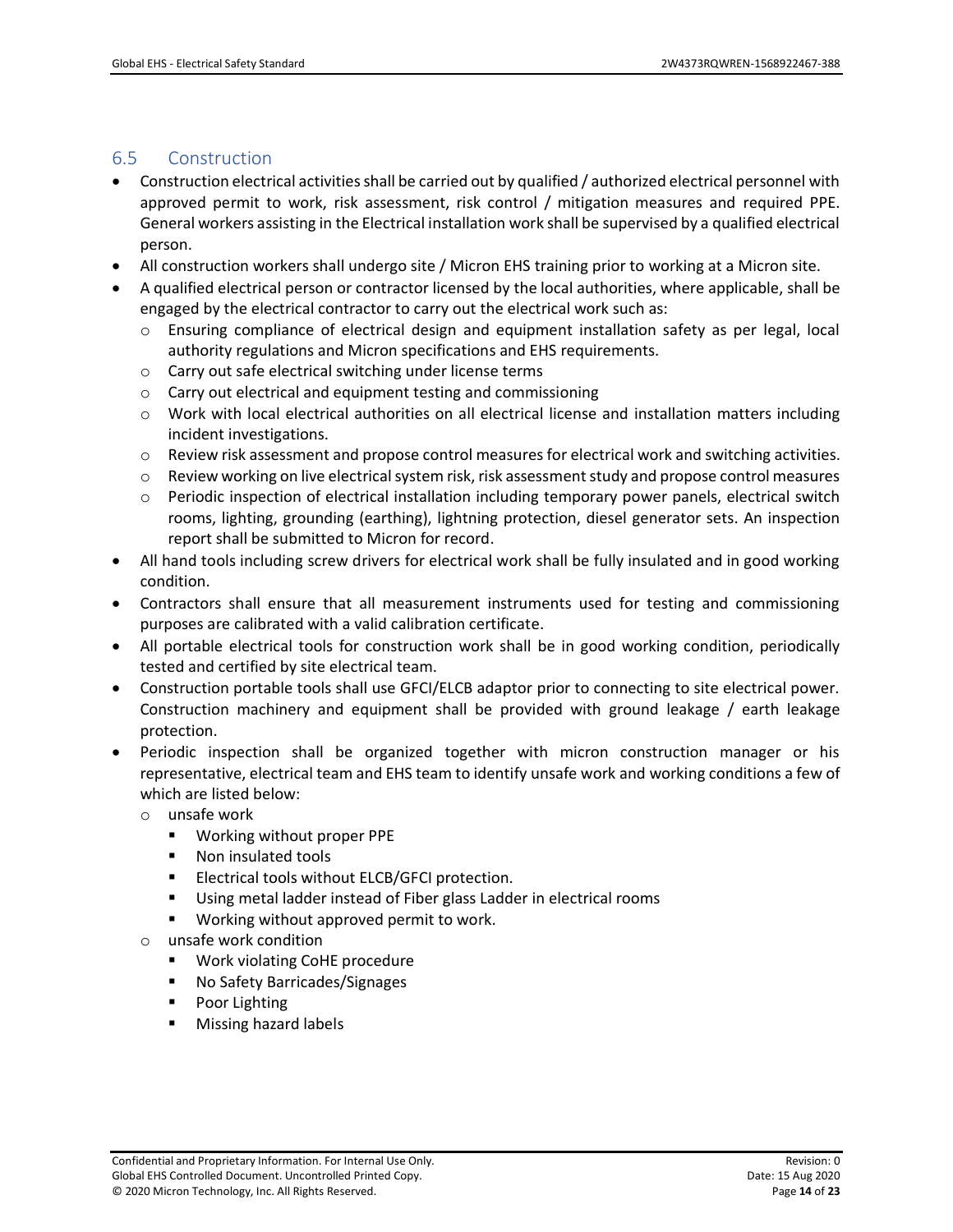# <span id="page-14-0"></span>6.5.1 Hazard Warning Labels

- All Danger notices and Hazard warning labels shall be prominently displayed to identify and warn against potential electrical hazards. The labels shall be in English and the respective site local language, permanent and legible and shall be dictated by law in the respective country.
- Where the equipment receives external power from multiple sources (normal power, UPS power), all such power sources shall be identified and individually labeled. A label shall be provided clearly stating that this machine receives power from multiple sources and all power sources shall be isolated for total equipment power shutdown.
- If some components / terminals are live with hazardous potential even after isolating the main power, such terminals and parts shall be identified with Hazard warning label.



*Figure 2 Danger Label - Electrical Hazard*

# <span id="page-14-2"></span><span id="page-14-1"></span>6.5.2 Temporary Lighting and Power

- Temporary lighting shall be provided to the site during construction stage to ensure adequate illumination for carrying out construction activities, people and material movement. The light fittings shall be properly supported and maintained during the required period. All temporary lighting and power design and installation shall be approved by a qualified electrical person.
- Contractor shall design and install the temporary power system and its associated electrical panels and equipment in full compliance to the local codes, Micron standards and site EHS safety requirements.
- Generator set, Distribution panels, power cables and wiring, power outlets shall be designed and sized with electrical safety features including ground fault, short circuit and overcurrent protection. The contractor shall provide cable support design calculations and cable routing layouts for approval. The cable routing and installation shall not obstruction to people and material movements. No cable joints are allowed unless approved.
- Danger signs, hazard warnings labels shall be installed by the contractor as safety alerts. Single line / one-line drawings shall be provided inside the power /lighting distribution boards, electrical panels, and circuits labelled for easy identification.
- All electrical switching work shall be carried out by qualified electrical personnel with skills relevant to the job. General workers assisting in the installation work shall be supervised by a qualified electrical person.
- Contractor shall carry out the installation activities under micron/main contractor approved permit to work and risk assessment requirements.
- Contractor shall dismantle, remove and handover the distribution panels, cables, power outlets, light fittings in a good working condition upon full or partial completion of work or as per Micron request.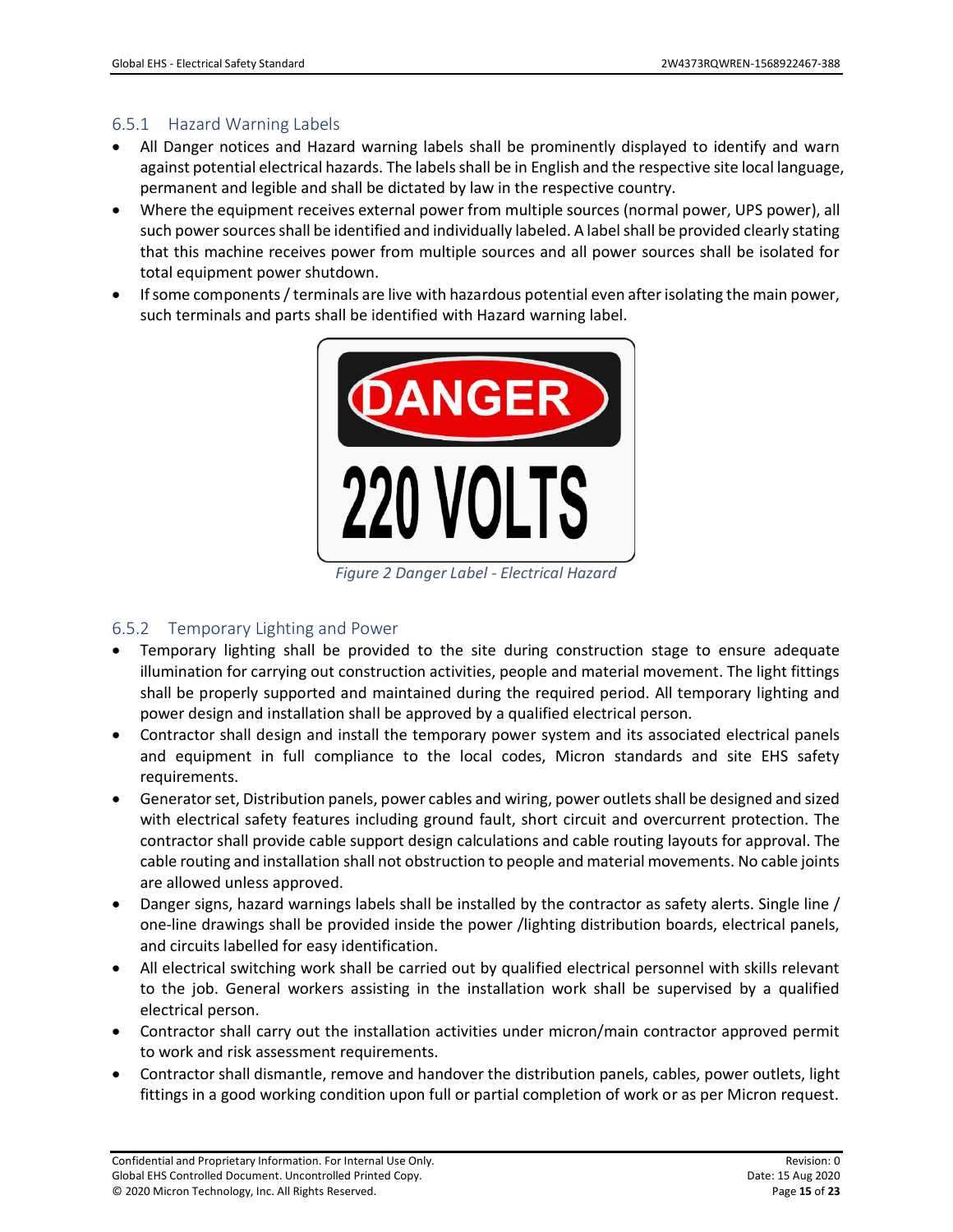- Any unused panel, outlets, light fittings and electrical cables shall be disconnected from power, removed and stored properly when the temporary power requirement is no more required for a certain area.
- For temporary underground electrical installations, suitable safety protection shall be provided to prevent damages during subsequent excavations.
- All electrical equipment used for temporary power shall suitably ingress protected to prevent water and dust ingress. All exposed terminals, cable and busbar terminals shall be protected by insulated covers or barriers. All power, lighting, equipment, cable routing and underground layouts and power distribution drawings shall be provided by the contractor.
- Lightning protection shall be provided to the entire construction site as per Qualified Electrical Person approved design. Electrical Grounding / earthing shall be provided as per approved design. All equipment including DG set, power panels shall be properly grounded / earthed. GFCI/ELCB adaptors shall be used with electrical hand tools while connecting to temporary electrical power.
- All electrical equipment including DG set, Power panels, lighting, grounding (earthing), lightning protection system shall be maintained and inspected regularly by the qualified electrical person on a periodic basis.

# <span id="page-15-0"></span>6.6 Electrical Equipment Safety

- All Electrical power systems and their associated equipment at Micron sites are to be installed, operated and maintained as per manufacturer procedures, local electrical regulations and Micron requirements.
- Access to electrical panels shall be clear and free of obstacles for a minimum of 3 feet in front of the panel. No materials, furniture, or equipment shall be placed within this zone.
- All electrical equipment shall be protected against overcurrent and short circuit as approved by the qualified electrical person. Electrical equipment shall be provided with suitable warning and trip alarms as required.
- EMO buttons when provided shall be of an electromechanical type with self-latching feature. When activated, EMO buttons shall place the equipment into a safe shutdown condition without generating any additional hazard to personnel or facility. The EMO shall meet the local authority and Micron requirements including local language labelling, EMO guard may be provided to prevent inadvertent operation of the button by personnel or other accidental contact.

# <span id="page-15-1"></span>6.6.1 Arc Flash Protection

- All installations of electrical equipment shall have an arc flash analysis completed by a trained inhouse electrical engineer or an external engineering firm:
	- o At the time of installation, prior to being put into use.
	- $\circ$  Upon occupancy of a new building, unless a previous study can be verified to have been completed and is current for all system components at the time of occupancy.
	- o Upon modification or renovation to an electrical system.
	- o Every 5 years from the date of last study (US), 4 years (Germany).
	- $\circ$  Following any event or incident which damages or otherwise compromises the electrical system, such as but not limited to damage to an electrical panel or exposure of water to the system.
	- o Any time electrical equipment is found without adequate labelling. In this event, an arc flash analysis must be completed prior to initiation of any work on the electrical equipment in question.
- The arc flash hazard analysis must determine the Arc Flash Protection Boundary and the personal protective equipment (PPE) that personnel within the boundary must use.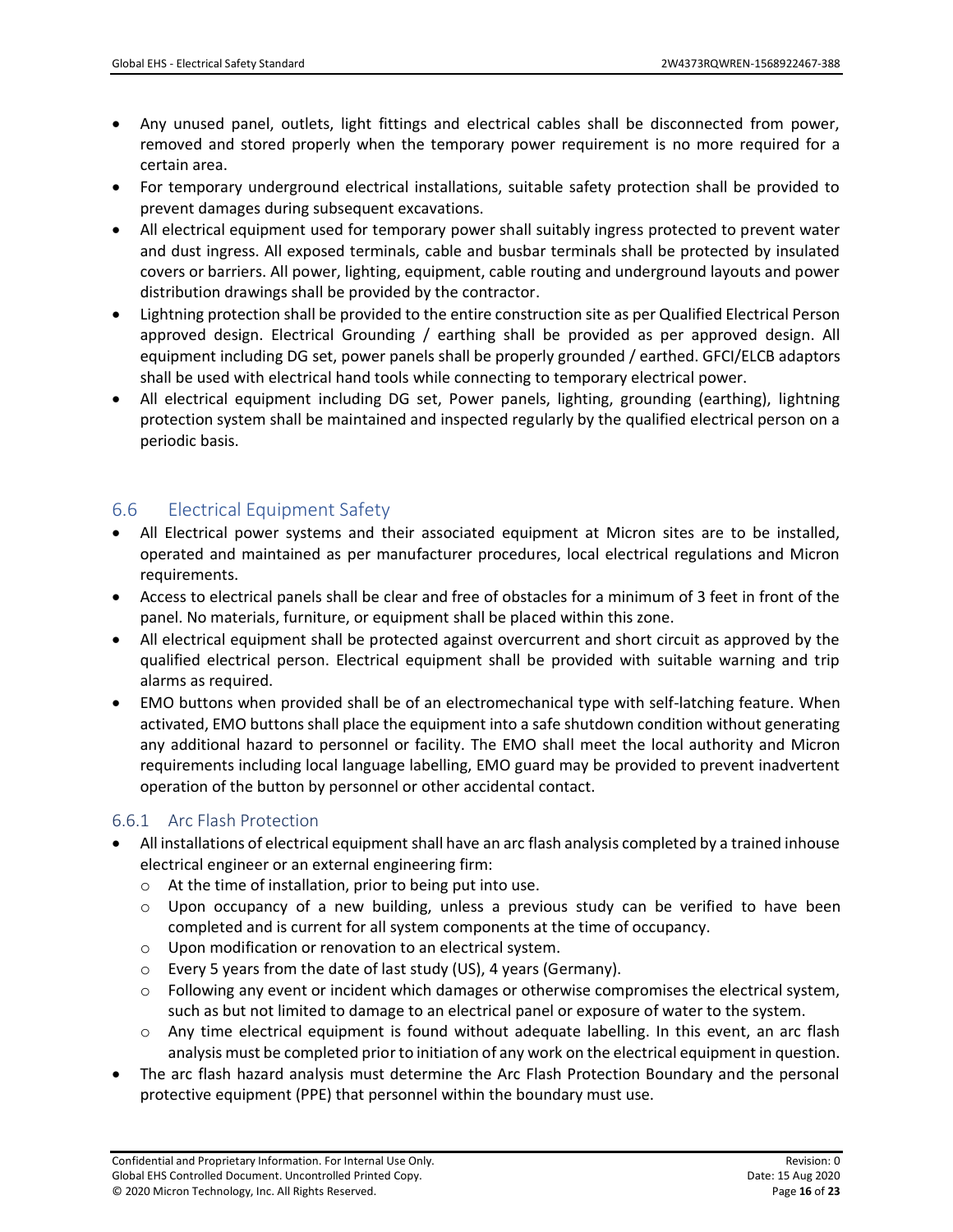- Warning labels shall be provided on all electrical equipment and/or panel doors leading to live electrical parts.
- Electrical equipment such as switchboards, panel boards, industrial control panels, meter socket enclosures, motor control centers, overhead power distribution systems, and power distribution units (PDUs) must be labeled in a manner which is visible from the outside of the box with, at a minimum, the following:
	- $\circ$  Available highest incident energy and the corresponding working distance
	- o Minimum arc rating of clothing
	- o Required level of PPE
	- o Nominal System Voltage
	- o Arc Flash Boundary
	- o Last Arc Flash Assessment Date

| <b>AWARNING</b>                                                                                                                                                            |                                                         |  |
|----------------------------------------------------------------------------------------------------------------------------------------------------------------------------|---------------------------------------------------------|--|
| <b>Arc Flash &amp; Shock Hazard</b><br><b>Appropriate PPE Required</b>                                                                                                     |                                                         |  |
| ARC FLASH PROTECTION BOUNDARY AND REQUIRED PPE                                                                                                                             |                                                         |  |
| Arc Flash Boundary: 89 inch<br>Incident Energy at 18" (cal/cm <sup>2</sup> ): 16.4<br>Required PPE: Cotton Underwear + AR Shirt & Pants + AR Coverall + Hearing Protection | Glove Class:  00                                        |  |
| SHOCK HAZARD PROTECTION BOUNDARIES                                                                                                                                         |                                                         |  |
| Shock Hazard: 480 VAC<br>Limited Approach: 42 inch<br>Equipment ID: Bus: C-H Prot: MCB C-H                                                                                 | Restricted Approach: 12 inch<br>Assessment Date: 9/1/14 |  |

*Figure 3 Warning Label - Arc Flash Hazard*

#### <span id="page-16-3"></span><span id="page-16-0"></span>6.6.2 Renewable Energy

• Where renewable energy is used at a Micron site, the installation and operation are to be carried out as per local authority regulations, Micron specifications and EHS requirements. Exit staircase or cat ladder access shall be provided for roof top Photo voltaic (PV) installations. Maintenance access shall be provided between PV module arrays. The PV modules shall be certified for fire resistance class as required under local authority regulations. All associated electrical installations shall meet Micron electrical specifications and EHS requirements. Fall protection measures shall be provided around the roof where parapet or railing is not available.

# <span id="page-16-1"></span>6.7 Operation & Maintenance

#### <span id="page-16-2"></span>6.7.1 Operation

• All electrical systems and associated equipment shall be operated as per its original intended design and Micron operating procedures. Overloading of Electrical components and equipment are not allowed. The electrical equipment shall be monitored for safe operation by qualified/authorized electrical person through periodic site checks. Equipment warning and trip alarms other critical operational parameters shall be remotely monitored, where available, through an electrical monitoring system. All system / equipment parameters to be monitored are to be identified during design stage and linked to the facility / electrical monitoring system for remote monitoring and trending purposes. Adequate redundancy and back up provisions shall be designed into the electrical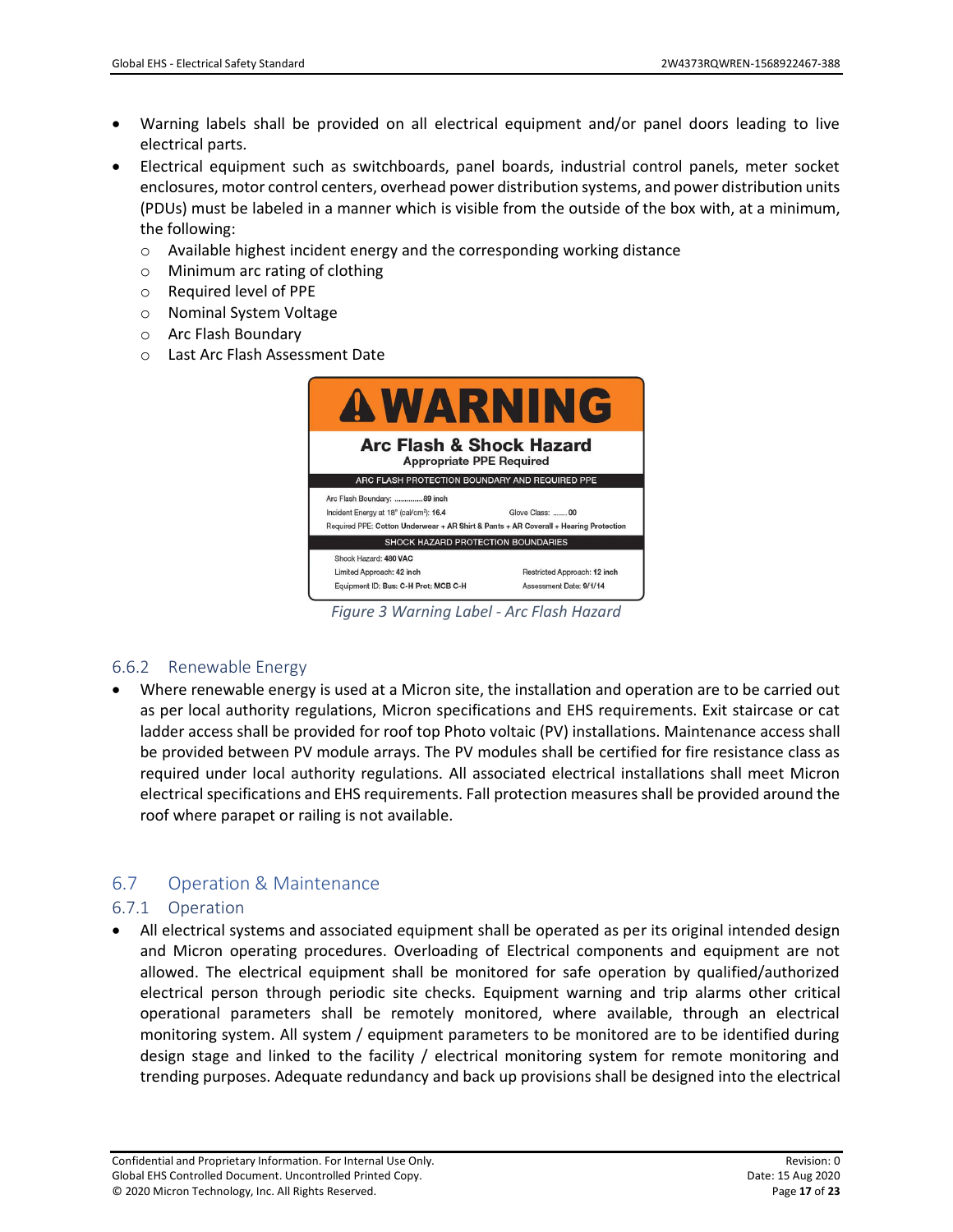power distribution system to ensure quick restoration of the electrical system due to a single point failure.

• Safe operating procedures shall be developed for all electrical systems and associated equipment and are to be documented. The manual shall also include detailed drawings, layouts, schematics, list of spare parts and special tools required for safe equipment operation. The operation and maintenance manual completed in all aspects by the contractor / equipment vendor is to be handed over to Micron before system final acceptance.

### <span id="page-17-0"></span>6.7.2 Maintenance

- All electrical system and associated equipment shall be maintained by qualified / authorized electrical personnel to ensure proper and safe operation of the system and equipment. Predictive and preventive Maintenance procedure shall be developed based on equipment manufacturer recommendations, best industrial practices and Micron procedures. Periodic infra-red scanning, partial discharge measurement, and other preventive / predictive techniques may be applied as relevant to detect early warnings and incipient failures. Periodic inspection checks and maintenance activities carried out on the equipment are to be recorded and documented. Periodic testing and inspection shall be carried out and documented on all applicable facilities systems and equipment as per local authority requirements, Micron procedures and equipment vendor recommendations.
- The contractor / equipment vendor shall provide recommended maintenance procedures, frequency of maintenance and other safe maintenance procedures for the equipment and system under their scope of supply. This shall be included in the operation and maintenance manual.

# <span id="page-17-1"></span>6.8 Electrical Safe Work Practices

# <span id="page-17-2"></span>6.8.1 Permits & Risk Assessment

- All electrical works such as testing and commissioning, switching, equipment servicing shall be carried out with approved permit to work as per local authority regulations and Micron requirements.
- A risk assessment shall be carried out by a qualified / authorized electrical person to identify potential electrical hazards and associated risks with the work and working methods. The risk assessment shall include suitable control and mitigation measures to bring down the risk to a lower level. The risk assessment and control measures shall be reviewed and approved by the qualified electrical person's supervisor. Risk control measures shall include administrative controls, elimination, substitution, engineering control measures and PPE.
- If risk assessment has not been documented, then hazards associated with the system and risk control measures must be evaluated and documented by a Qualified Electrical Person prior to any work being performed. Other possible hazards and associated risks due to confined space, working at height and fire protection activation are to be evaluated together with suitable control measures.

# <span id="page-17-3"></span>6.8.2 Personal Protective Equipment (PPE)

- PPE program shall be maintained at each Micron site to ensure the following:
	- $\circ$  To maintain recommended type and quantity of PPE as required for the expected electrical work for the site.
	- o Periodic auditing to ensure the required quantities of PPE are available in good working condition and within service life.
	- o Hearing protection shall be provided where the noise level is 80 dBA or above.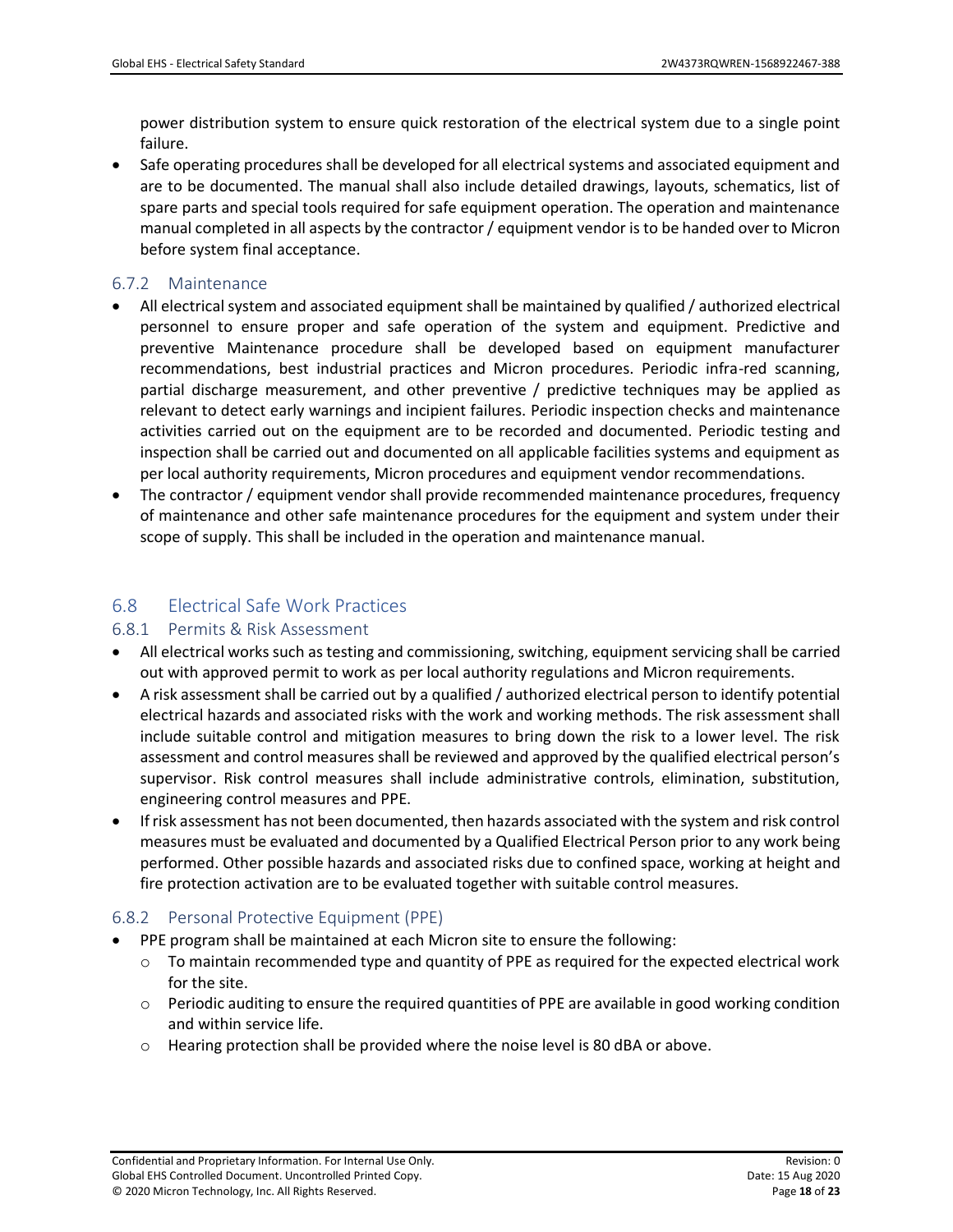# <span id="page-18-0"></span>6.8.3 Notification of Electrical Hazards Prior To Work

• All personnel, including vendors and contractors, who are to work on or with any systems shall be notified of electrical hazards associated with the system(s) they are to perform work on / with. Notification may be achieved by system labeling, required training, written procedures or documents made available to those affected, and/or verbal notification by a person knowledgeable of the hazards associated with the system.

# <span id="page-18-1"></span>6.8.4 De-Energization and Equipment Shut Down

- Work on electrical systems of any voltage greater than 50V AC (rms)shall be de-energized prior to commencement of work.
- Any re-energization that involves testing of, or exposure to, live electrical circuitry shall be deemed live Electrical Work.

# <span id="page-18-2"></span>6.8.5 Control of Electrical Hazards (CoHE/LOTO)

- Micron has implemented a control of hazardous energy (CoHE) program to safeguard workers from exposure to potential hazardous electrical energy including stored energy. Electrical equipment shall be designed, built and installed as per Micron CoHE requirements. Energy isolation devices (like circuit breakers, disconnects / isolators) shall be capable of accepting lock out tag out (LOTO) devices in the OFF position.
- However, the requirement of CoHE is exempted for equipment with a single electrical power source that can be unplugged with no additional energy source and the power cord is under exclusive control of the authorized worker.
- Qualified or Authorized electrical persons shall identify the hazardous electrical energy sources and energy isolation points.
- Wherever possible, Micron shall maintain written procedures for the control of hazards related to specific equipment or work tasks (e.g. Tool Installation Procedures, Energy Isolation Procedures, permit to Work / energized electrical work Program).
	- $\circ$  Initial versions of these procedures must be approved by an EHS representative prior to field use, or as otherwise prescribed by Micron Standards.
	- $\circ$  Any changes to an electrical system that affects written procedures for that system shall cause a required review and update of the procedures.

# <span id="page-18-3"></span>6.8.6 Working on Live System

- Working on live electrical system with voltage of 50 Volts AC (rms) or more is to be avoided and carried out only when it is absolutely necessary with adequate justification. In such cases, the following precautions are to be ensured.
	- o Work to be carried out by qualified/authorized electrical person only.
	- $\circ$  A qualified person shall complete the risk assessment and risk control / mitigation measures including PPE requirement.
	- $\circ$  A permit to work / Energized / live Electrical Work permit is to be completed by qualified / authorized person with supervisor approval.
	- $\circ$  PPE requirements identified during risk assessment must be worn prior to starting the work. All PPE required as per risk assessment is worn, insulated tools are in use as needed, approach boundaries are established, watch person(s) are readily available, and other controls are 100% maintained. All controls must meet local regulatory requirements.
	- o In the absence of Arc flash study and zone marking, the Qualified Electrical Person will conduct an arc flash hazard assessment to determine the appropriate PPE and approach distances and boundaries for shock and arc flash protection. Results of the assessment must be reviewed with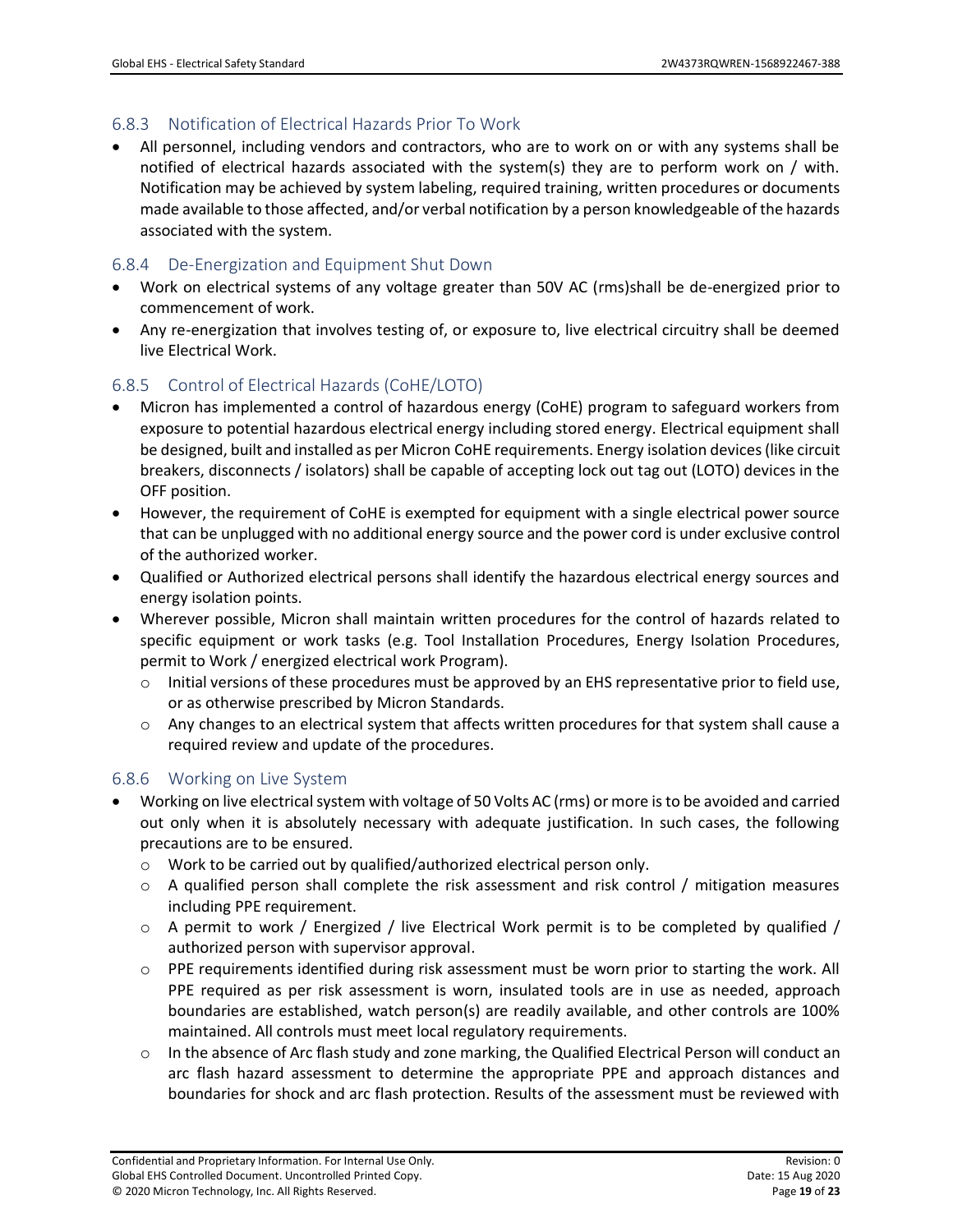all impacted workers prior to beginning work. All workers must be in agreement that the work can be performed safely prior to proceeding.

- $\circ$  A physical copy of the permit to work / energized electrical work permit must be available at all times at the site where electrical work is being performed. Upon completion of work, a copy of the permit shall be maintained according to the recordkeeping requirements outlined in Section 6.11 Recordkeeping. .
- $\circ$  The work shall be full-time supervised by a qualified / authorized electrical person. (Two-person rule or buddy system).

### <span id="page-19-0"></span>6.8.7 Tools and Instruments

- All electrical tools and power tools shall be maintained in good working condition.
- Hand tools used for electrical work shall be insulated type.
- All testing and measurement instruments shall be maintained in good working condition with a valid calibration certificate.
- All outside electrical tools when brought in by contractors / vendors shall be tested for safe operation and free of damages. Such tool when plug in to Micron receptacle / power outlet shall be done only through GFCI or ELCB adaptor.

# <span id="page-19-1"></span>6.9 Personal Device Charging

- Personal devices and equipment having batteries should be not charged unattended except for charging buggy / forklift, gas detection and laptop. The battery when fully charged should be disconnected from the power source.
- Team members, contractors and vendors are to ensure that their personal chargers, batteries and power banks are from original manufacturer and free of damage like bulging, cracks and leaks.
- Charging of battery containing devices and equipment is not allowed in hazardous rooms and areas.
- Battery disposal shall be done properly at allocated battery disposal areas and not to be disposed into the general waste.
- Battery charging of personal mobility devices such as electric scooters, electric cycle, unicycles, hoverboards (PMD) are not allowed at site.

#### <span id="page-19-2"></span>6.9.1 Personal Electric Heaters, Air Conditioners, Cooling Fans, & Personal Use Equipment

- Team members, Contractors and Vendors bringing personal equipment to site should first consult site facilities electrical engineer for approval for connecting to Micron electrical network. Equipment that is powered by cord and plug must have a grounding plug installed or be double insulated with NRTL / CE certified label.
- All cords and plugs must be free of damage and excessive wear.
- Personal electric heaters, including heating blankets, are not permitted for use at Micron facilities unless granted by, and set up, by site Facilities electrical team.
- Air conditioners operated by plug and cord are not permitted for use at Micron facilities unless approved by and set up by the site Facilities electrical team.
- Micron Team Member / Contractor / Vendor bringing personal equipment such as cooling fan, coffee machines must get approval from site facilities team to connect to power sockets to ensure the circuits are no overloaded and no earth /ground leakage.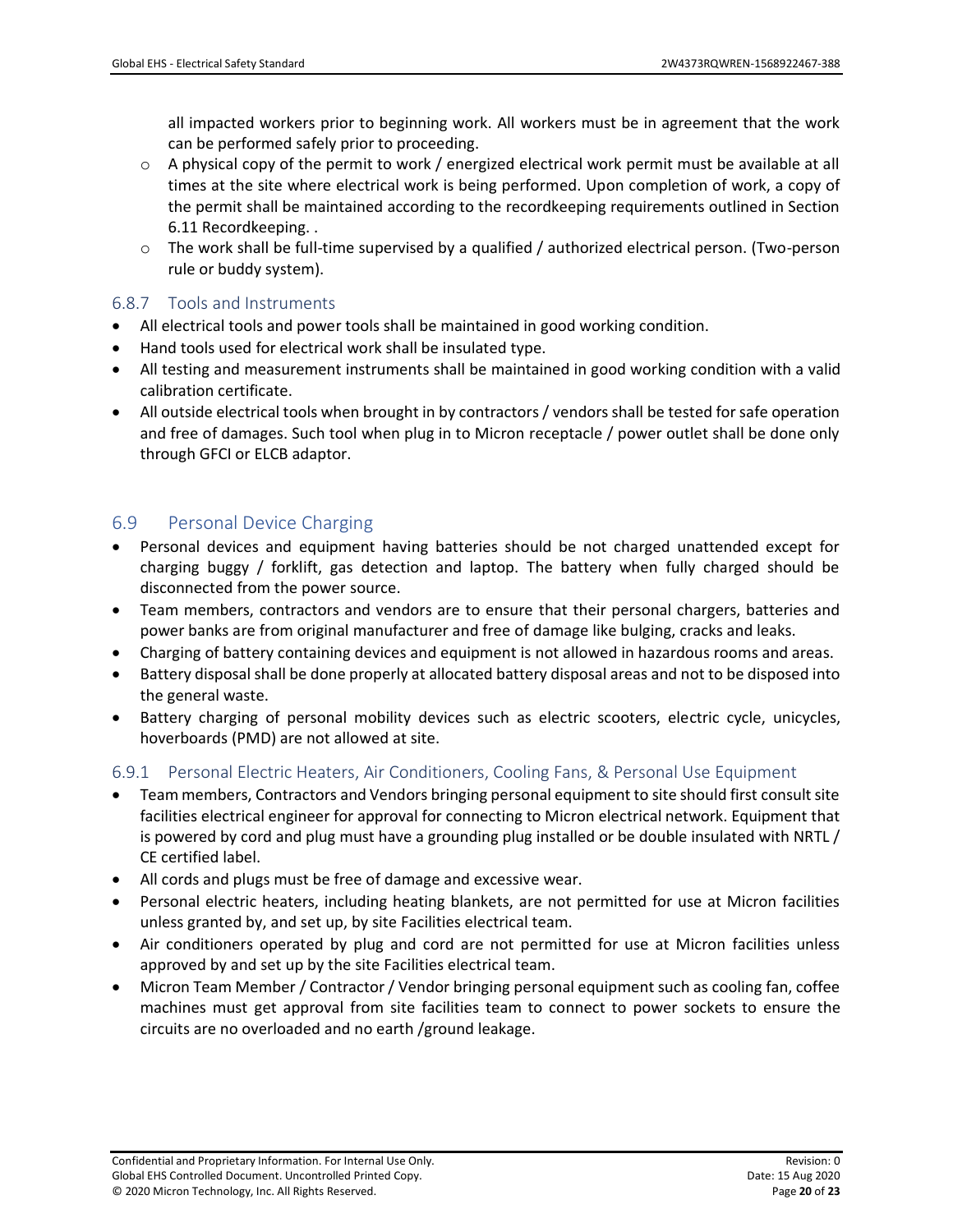# <span id="page-20-0"></span>6.9.2 Testing of Computer Systems and Components

- All permanent and temporary computer testing set ups designed to test computer systems and/or components shall be constructed by an Authorized Electrical Person using non-flammable, nonconductive, materials.
- No permanent or temporary computer testing set ups over 50 volts are permitted to be constructed, unless done so by a Qualified / authorized Electrical Person.
- The total current loading / pulling of all computer testing set ups on a single circuit must not exceed the capacity of that circuit.
- Any components of a computer testing set up that have exposed electrical circuitry must be guarded or insulated against inadvertent contact by personnel or equipment.

# <span id="page-20-1"></span>6.9.3 Electrical Power Strips and Extension Cords

- Extension cords shall be issued by or used only with approval from site facilities team for temporary purposes not exceeding the duration of the work to be performed.
- Power strips must be used in a manner which does not exceed its capacity.
- Power strips shall not be plugged into any other power strip (daisy chain) or splitter.
- Extension cords and power strips shall be inspected on a regular interval of 1 year by qualified / authorized electrical personnel.

# <span id="page-20-2"></span>6.9.4 Car Charging

Electric car charging is allowed at designated car charging stations within Micron facilities subject to the following conditions:

- Battery and charging equipment shall be original and from the authorized car dealer / manufacturer.
- The charging of the battery shall be done strictly as per manufacturer charging instructions.
- Mobile battery charger shall be UL or CE certified.
- The charging station and outlet type shall follow the charging standard of the respective local authority and tested by an accredited testing laboratory.

# <span id="page-20-3"></span>6.10 Housekeeping

- Team members, contractors, vendors performing electrical work shall keep the work area clean, dry and free of debris. Work area shall be barricaded with danger notices to warn and prevent unqualified personnel access to the work area. All debris and waste material generated shall be disposed properly at designated waste disposal areas.
- Housekeeping duties should not be performed when energized parts present an electrical contact hazard, unless safeguards, such as barriers and insulating equipment, are provided.
- Do not use electrically conductive cleaning materials (steel wool, metal cloth, silicon carbide, conductive liquid solutions like ammonia) near energized parts.

# <span id="page-20-4"></span>6.11 Electrical Safety Auditing

Periodic safety audit is to be conducted by a qualified / authorized electrical person to ensure compliance to authority license terms, NFPA 70E or local equivalent and Micron requirements on the electrical system

- Identify unsafe working and working conditions.
- Identify unsafe electrical installations
- Identify violations to electrical installation code, legal requirements and Micron requirements.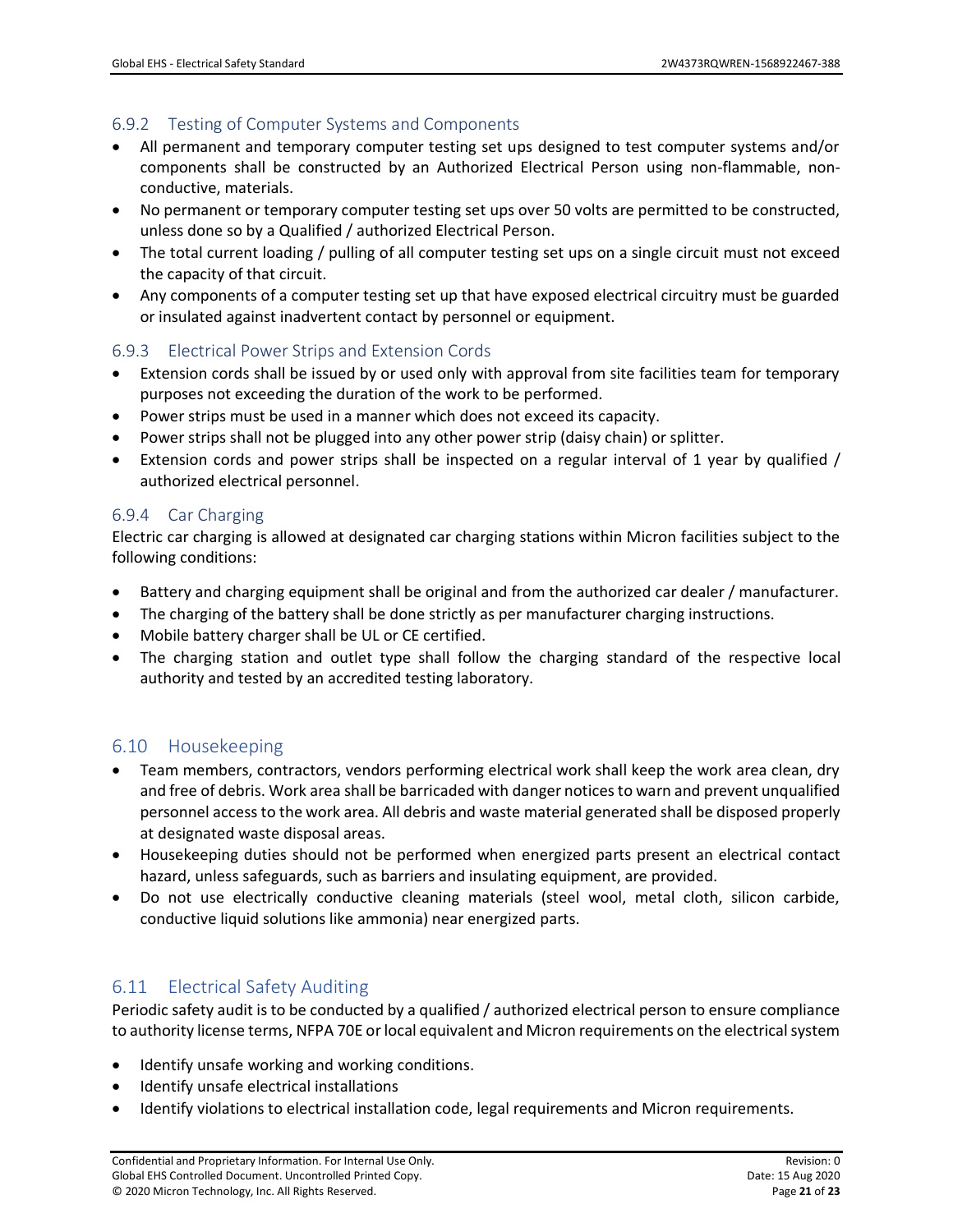• Audit field electrical work to verify that the electrical safety program and procedures are followed.

# <span id="page-21-0"></span>6.12 Recordkeeping

Records related to the electrical safety program will be retained in accordance with the following schedule:

- Training records shall be retained for at least 5 years, or as required by local regulation.
- Energized Electrical Work Permits / permit to work shall be retained by the facilities Electrical department for 1 year, or as required by local regulation.
- Records of Contracted Electrical Work shall be retained by Micron Facilities for after employment termination + 7 years.
- All records related to an employee exposure to electrical hazards that caused injury shall be retained by Micron EHS for after employment termination + 30 years.